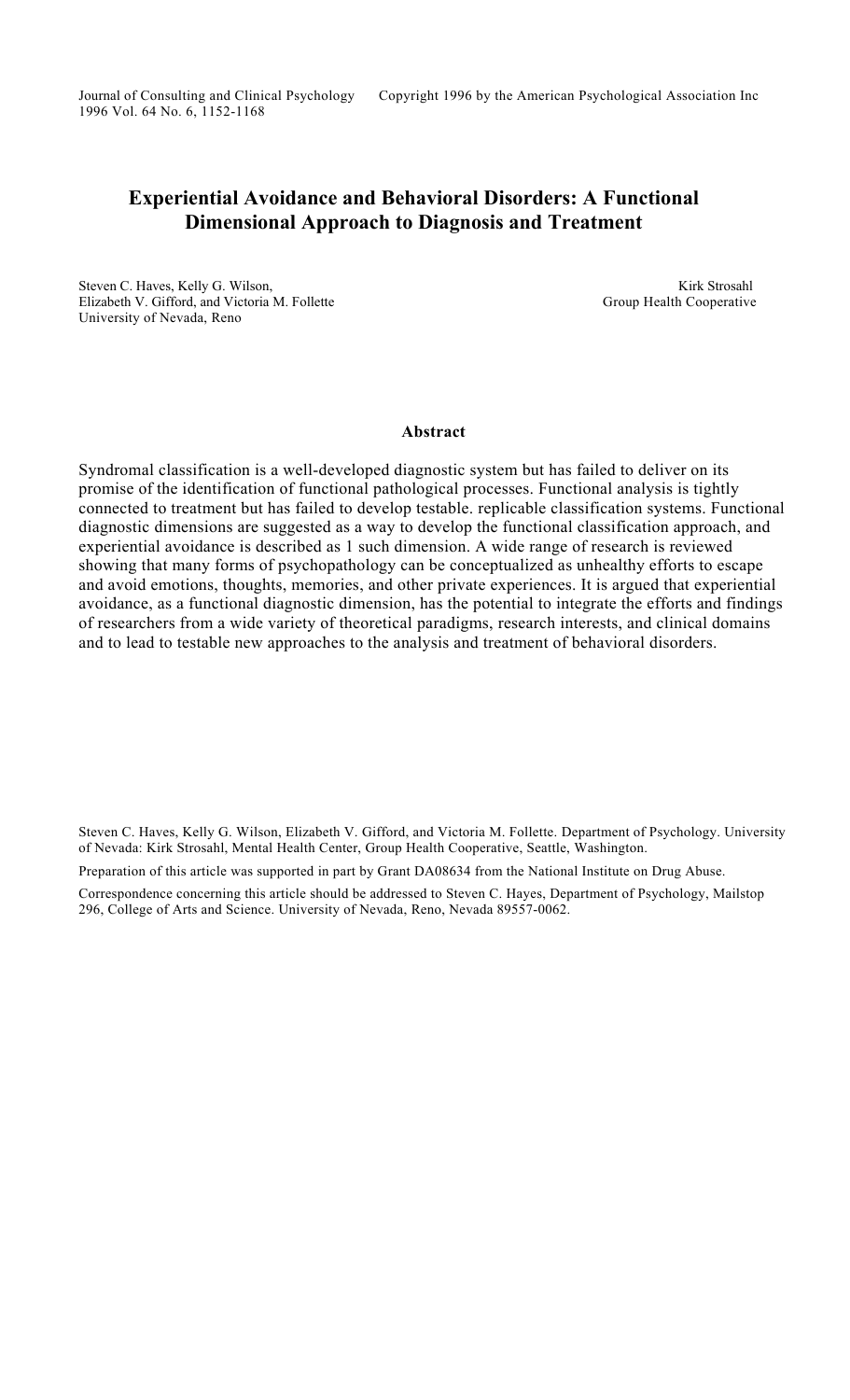The process of classification lies at the root of all scientific behavior. It is literally impossible to speak about a truly unique event, alone and cut off from all others, because words themselves are means of categorization (Brunei, Goodnow, & Austin, 1956). Science is concerned with refined and systematic verbal formulations of events and relations among events. Because "events" are always classes of events, and "relations" are always classes of relations, classification is one of the central tasks of science.

The field of psychopathology has seen myriad classification systems (Hersen & Bellack, 1988; Sprock & Blashfield, 1991). The differences among some of these approaches are both long-standing and relatively unchanging, in part because systems are never free from a priori assumptions and guiding principles that provide a framework for organizing information (Adams & Cassidy, 1993).

In the present article, we briefly examine the differences between two core classification strategies in psychopathology - syndromal and functional. We then articulate one possible functional diagnostic dimension: experiential avoidance. Several common syndromal categories are examined to see how this dimension can organize data found among topographical groupings. Finally, the utility and implications of this functional dimensional category are examined.

## **Comparing Syndromal and Functional Classification**

Although there are many purposes to diagnostic classification, most researchers seem to agree that the ultimate goal is the development of classes, dimensions, or relational categories that can be empirically wedded to treatment strategies (Adams & Cassidy, 1993: Hayes, Nelson & Jarrett, 1987: Meehl, 1959). Syndromal classification – whether dimensional or categorical – can be traced back to Wundt and Galen and, thus, is as old as scientific psychology itself (Eysenck, 1986). Syndromal classification starts with constellations of signs and symptoms to identify the disease entities that are presumed to give rise to these constellations.

Syndromal classification thus starts with structure and, it is hoped, ends with utility. The attempt in functional classification, conversely, is to start with utility by identifying functional processes with clear treatment implications. It then works backward and returns to the issue of identifiable signs and symptoms that reflect these processes. These differences are fundamental.

#### **Syndromal Classification**

The economic and political dominance of the American Psychiatric Association's Diagnostic and Statistical Manual of Mental Disorders (e.g., 4th ed.; DSM -IV; American Psychiatric Association, 1994) has lead to a worldwide adoption of syndromal classification as an analytic strategy in psychopathology. The only widely used alternative, the International Classification of Diseases (ICD) system, was a source document for the original DSM, and continuous efforts have been made to ensure their ongoing compatibility (American Psychiatric Association 1994).

The immediate goal of syndromal classification (Foulds. 1971) is to identify collections of signs (what one sees) and symptoms (what the client's complaint is). The hope is that these syndromes will lead to the identification of disorders with a known etiology, course, and response to treatment. When this has been achieved, we are no longer speaking of syndromes but of diseases. Because the construct of disease involves etiology and response to treatment, these classifications are ultimately a kind of functional unit. Thus, the syndromal classification approach is a topographically oriented classification strategy for the identification of functional units of abnormal behavior.

When the same topographical outcome can be established by diverse processes, or when very different topographical outcomes can come from the same process, the syndromal model has a difficult time actually producing its intended functional units (cf. Bandura, 1982; Meehl, 1978). Some medical problems (e.g., cancer) have these features, and in these areas medical researchers no longer look to syndromal classification as a quick route to an understanding of the disease processes involved.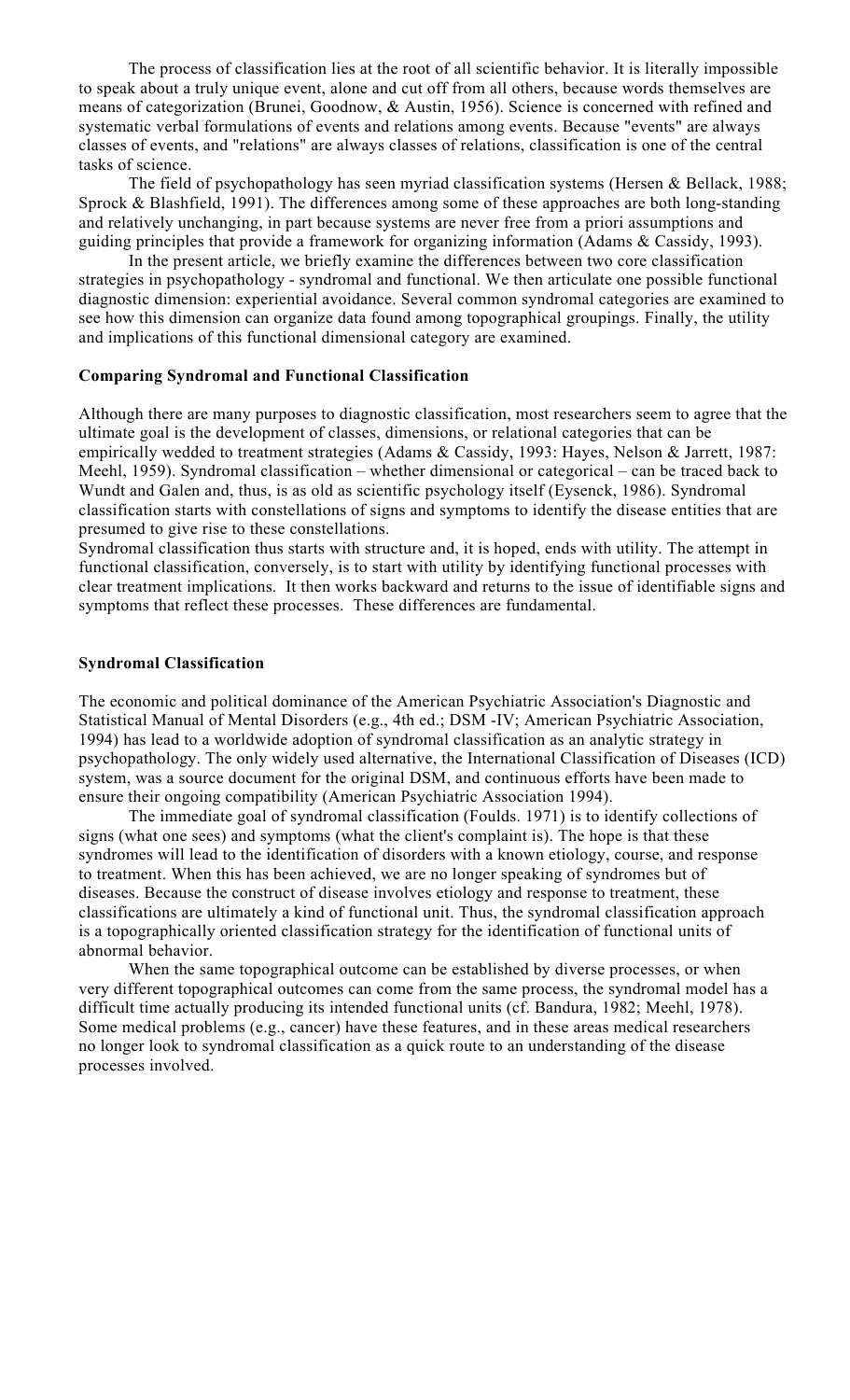The link between syndromes (topography of signs and symptoms) and diseases (function) has been notably weak in psychopathology. After over 100 years of effort, almost no psychological diseases have been clearly identified. With the exception of general paresis and a few clearly neurological disorders, psychiatric syndromes have remained syndromes indefinitely.

In the absence of progress toward true functional entities, syndromal classification of psychopathology has several down sides. Symptoms are virtually non-falsifiable, because they depend only on certain formal features. Syndromal categories tend to evolve - changing their names frequently and splitting into ever finer subcategories - but except for political reasons (e.g., homosexuality as a disorder) they rarely simply disappear. As a result, the number of syndromes within the DSM system has increased exponentially (Follette, Houts, & Hayes, 1992). Increasingly refined topographical distinctions can always be made without the restraining and synthesizing effect of the identification of common etiological processes.

In physical medicine, syndromes regularly disappear into disease categories. A wide variety of symptoms can be caused by a single disease, or a common symptom can be explained by very different diseases entities. For example, "headaches" are not a disease, because they could be due to influenza, vision problems, ruptured blood vessels, or a host of other factors. These etiological factors have very different treatment implications. Note that the reliability of symptom detection is not what is at issue. Reliably diagnosing headaches does not translate into reliably diagnosing the underlying functional entity, which after all is the crucial factor for treatment decisions. In the same way, the increasing reliability of DSM diagnoses is of little consolation in and of itself.

The DSM system specifically eschews the primary importance of functional processes: "The approach taken in DSM-III is atheoretical with regard to etiology or patho-physiological process" (American Psychiatric Association, 1980, p. 7). This spirit of etiological agnosticism is carried forward in the most recent DSM incarnation. It is meant to encourage users from widely varying schools of psychology to use the same classification system. Although integration is a laudable goal, the price paid may have been too high (Follette & Hayes, 1992).

For example, the link between syndromal categories and biological markers or change processes has been consistently disappointing. To date, compellingly sensitive and specific physiological markers have not been identified for any psychiatric syndrome (Hoes, 1986). Similarly, the link between syndromes and differential treatment has long been known to be weak (see Hayes et al., 1987). We still do not have compelling evidence that syndromal classification contributes substantially to treatment outcome (Hayes et al., 1987). Even in those few instances and not others, mechanisms of change are often unclear of unexamined (Follette, 1995), in part because syndromal categories give researchers few leads about where even to look. Without attention to etiology, treatment utility, and pathological process, the current syndromal system seems unlikely to evolve rapidly into a functional, theoretically relevant system.

#### **Functional Classification**

In a functional approach to classification, the topographical characteristics of any particular individual's behavior is not the basis for classification; instead, behaviors and sets of behaviors are organized by the functional processes that are thought to have produced and maintained them. This functional method is inherently less direct and naive than a syndromal approach, as it requires the application of pre-existing information about psychological processes to specific response forms. It thus integrates at least rudimentary forms of theory into the classification strategy, in sharp contrast with the atheoretical goals of the DSM system.

#### **Functional Diagnostic Dimensions as a Method of Functional Classification**

Classical functional analysis is the most dominant example of a functional classification system. It consists of six steps (Hayes & Follette, 1992) -Step 1: identify potentially relevant characteristics of the individual client, his or her behavior, and the context in which it occurs through broad assessment; Step 2: organize the information collected in Step 1 into a preliminary analysis of the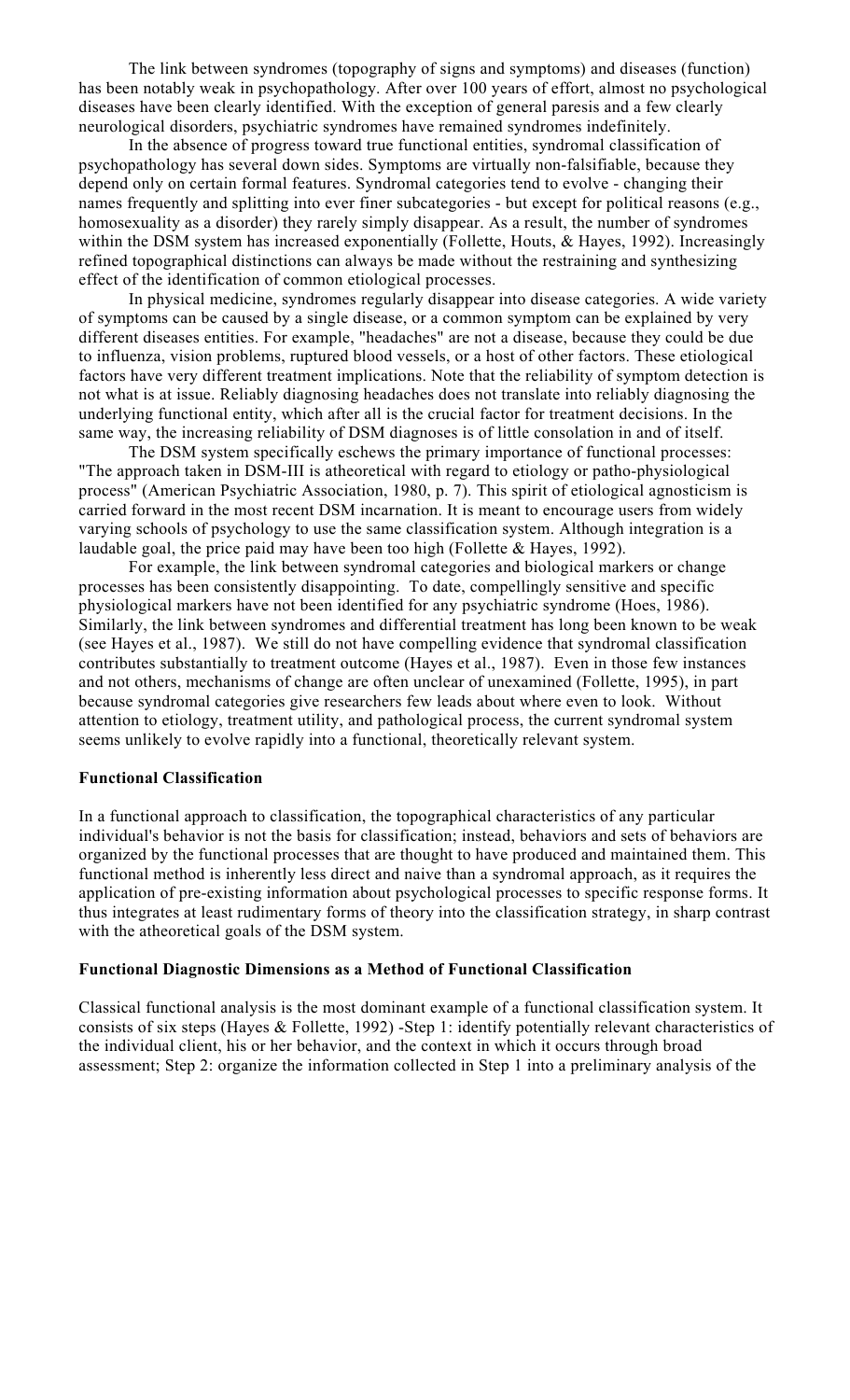client's difficulties in terms of behavioral principles (e.g., reinforcement, stimulus control) so as to identify important causal relationships that might be changed; Step 3: gather additional information based on Step 2 and finalize the conceptual analysis; Step 4: devise an intervention based on Step 3; Step 5: implement treatment and assess change; Step 6: if the outcome is unacceptable, recycle back to Step 2 or 3.

There are many problems with classical functional analysis as a functional classification system (Hayes & Follette, 1992). It is sometimes vague, often difficult to replicate and thus to test empirically, and is ideographic in the extreme. It may not adequately specify the relevant behavioral or contextual characteristics to identify or which behavioral principles should be applied and in what manner. Because it is vague, it may fall prey to the well-documented errors common to clinical judgment more generally (Dawes, 1994). Perhaps for all of these reasons, functional analysis has hardly progressed from its promising beginning (Salzinger, 1988).

There are several possible solutions to these problems (Hayes & Follette, 1992). One of the most promising is the development of functional diagnostic dimensions. If one performs many individual functional analyses tied to the same dimension, these might then be arranged into a larger category with related assessment methods and treatment recommendations. The guiding principle behind these collections would be the identification of common processes of etiology or maintenance that suggest effective courses of action.

This idea was prevalent early in the behavior therapy movement (e.g., Bandura, 1968; Kanfer & Grimm, 1977), but the suggested categories were too closely tied to a specific set of abstract principles and too little tied to the characteristic forms of behavior that clients display. For example, Kanfer and Grimm's major categories included "behavioral excesses" and "problems in environmental stimulus control." Such categories can, in principle, be applied to every case. Furthermore, the analytic categories themselves were so specific to behavior analysis that they were not useful unless one subscribed to this specific theoretical approach. Functional diagnostic dimensions may be most useful initially when they point to reasonably widely agreed-on pathological processes, without necessitating the adoption of an entire paradigmatic system. Classification based on such dimensions may integrate the contributions of various theoretical perspectives and allow for the validation of pathological processes tied to clear treatment implications. In the remainder of the article, we develop an example of a functional diagnostic dimension that, we argue, demonstrates these possibilities.

#### **Experiential Avoidance as a Functional Diagnostic Dimension**

Experiential avoidance is a putative pathological process recognized by a wide number of theoretical orientations. Experiential avoidance is the phenomenon that occurs when a person is unwilling to remain in contact with particular private experiences (e.g., bodily sensations, emotions, thoughts, memories, behavioral predispositions) and takes steps to alter the form or frequency of these events and the contexts that occasion them. We occasionally use terms such as emotional avoidance or cognitive avoidance rather than the more generic experiential avoidance when it is clear that these are the relevant aspects of experience that the person seeks to escape, avoid, or modify. We recognize that thoughts, memories, and emotions are richly intermingled and do not mean to imply any necessary rigid distinctions among them (although distinctions might be drawn by some theoretical perspectives without threat to the underlying principle of experiential avoidance), Furthermore, the term avoidance in this context explicitly includes both avoidance and escape in all of their forms, as long as they are used as methods of altering the form or frequency of experiences and the contexts that occasion them.

In this article, we argue that many forms of psychopathology are usefully viewed as unhealthy methods of experiential avoidance. In what follows, we outline some of the perspectives and research that supports the concept of such a dimension and that shows its potential for integrating research across theoretical orientations and specific research areas.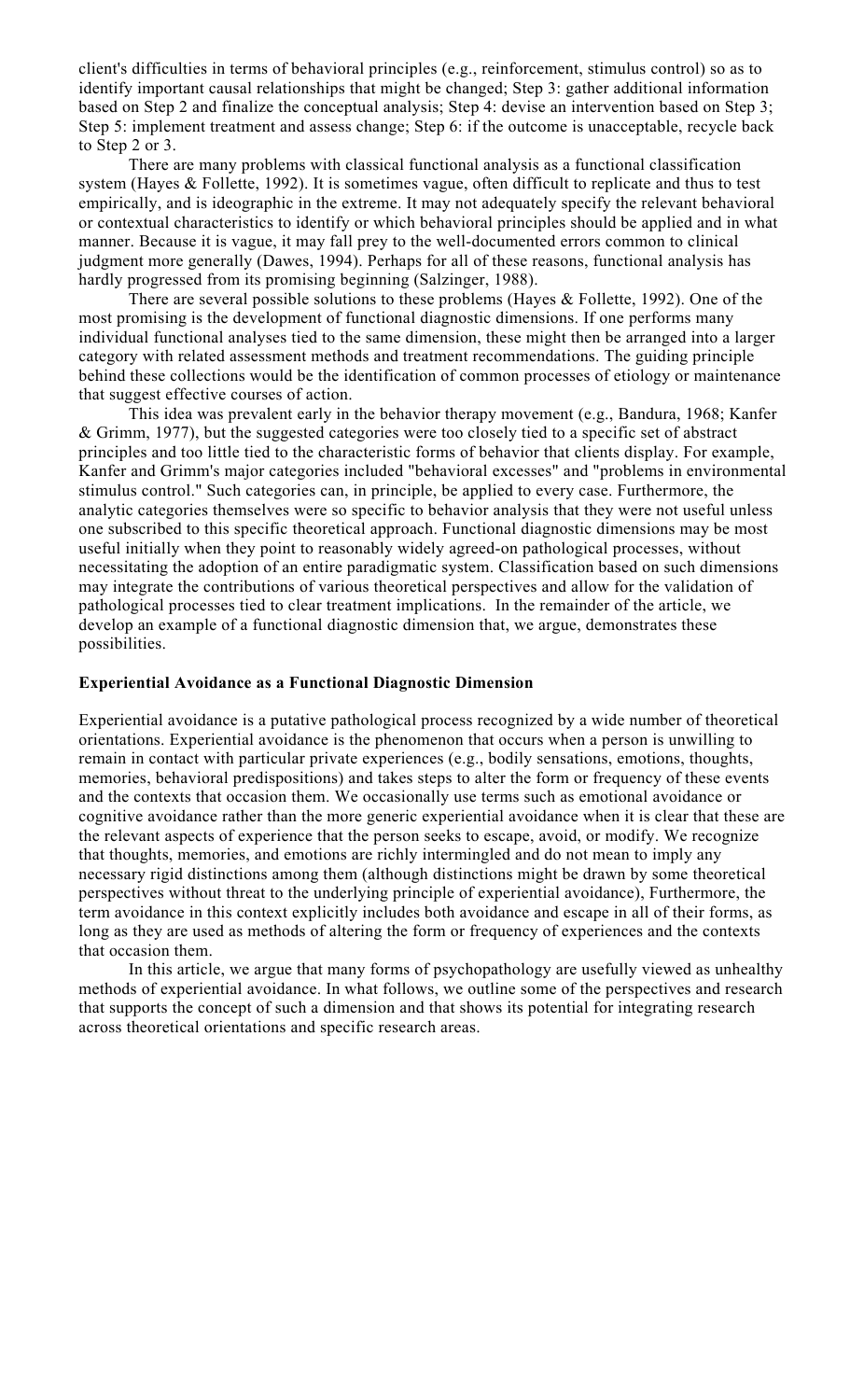#### **Convergence of Views on Experiential Avoidance**

Experiential avoidance has been recognized, implicitly or explicitly, among most systems of therapy. Foa, Steketee, and Young (1984) have noted that "the general phenomenon of emotional avoidance is a common occurrence; unpleasant events are ignored, distorted, or forgotten" (p. 34). Freud recognized the importance of the avoidance of private experiences and defined the very purpose of psychoanalysis as the lifting of repressions and making conscious material that has been too painful or threatening to be held in conscious awareness (Freud, 1920/ 1966). In client-centered therapy, "openness to experience" is a central therapeutic goal (Raskin & Rogers, 1989; Rogers, 1961). Rogers argued that, as the result of his therapy,

the individual becomes more openly aware of his own feelings and attitudes as they exist in him at an organic level. . . . He is able to take in the evidence in a new situation, as it is, rather than distorting it to fit a pattern which he already holds. (1961, p. 115 )

Similarly, according to Gestalt therapists, the heart of many psychological problems is the avoidance of painful feelings or fear of unwanted emotion (Perls, Hefferline, & Goodman, 1951). Others from the Gestalt tradition suggest that "dysfunction occurs when emotions are interrupted before they can enter awareness or go very far in organizing action" (Greenberg & Safran, 1989, p. 20). Existential psychologists agree with the centrality of experiential avoidance, although they focus particularly on the avoidance of a fear of death

to cope with these fears, we erect defenses against death awareness, defenses that are based on denial, that shape character structure, and that, if maladaptive, result in clinical syndromes. In other words, psychopathology is the result of ineffective modes of death transcendence. (Yalom, 1980, p. 47; cf. Becker, 1973)

Somewhat unlike the aforementioned paradigms, behavioral and cognitive therapy have generally focused on changing (rather than accepting) private experiences. Traditional behavior therapy fought anxiety with relaxation, whereas cognitive therapy challenged irrational beliefs with more rational ones. Essentially, better forms of experiential avoidance were systematically trained as modes of intervention, Even within these domains, however, emotional and other forms of experiential avoidance has been recognized as a problem, and such recognition appears to be increasing.

Indeed, recognizing and dealing with experiential avoidance has been a central theme of modern behavioral therapies such as dialectical behavior therapy (Linehan, 1993, 1994), acceptance and commitment therapy (Hayes, 1987; Hayes, Strosahl, & Wilson, in press; Hayes & Wilson, 1994; Strosahl, 1991), and revised forms of behavioral couples therapy (Koerner, Jacobson, & Christensen, 1994). Neimeyer suggests that modern cognitive therapy is also shifting to a position that is less interested in controlling negative feelings and more interested in interpreting negative affect as an essential aspect of experience (1993; see also Meichenbaum, 1993). Rational-emotive therapy has long embraced unconditional self-acceptance as a goal (Ellis & Robb, 1994). In the traditional cognitive therapies, however, experiential avoidance is not analyzed thoroughly and, to the extent that there is an associated theory of psychopathology, experiential avoidance does not play a central role.

### **Why Would Experiential Avoidance Be So Pervasive?**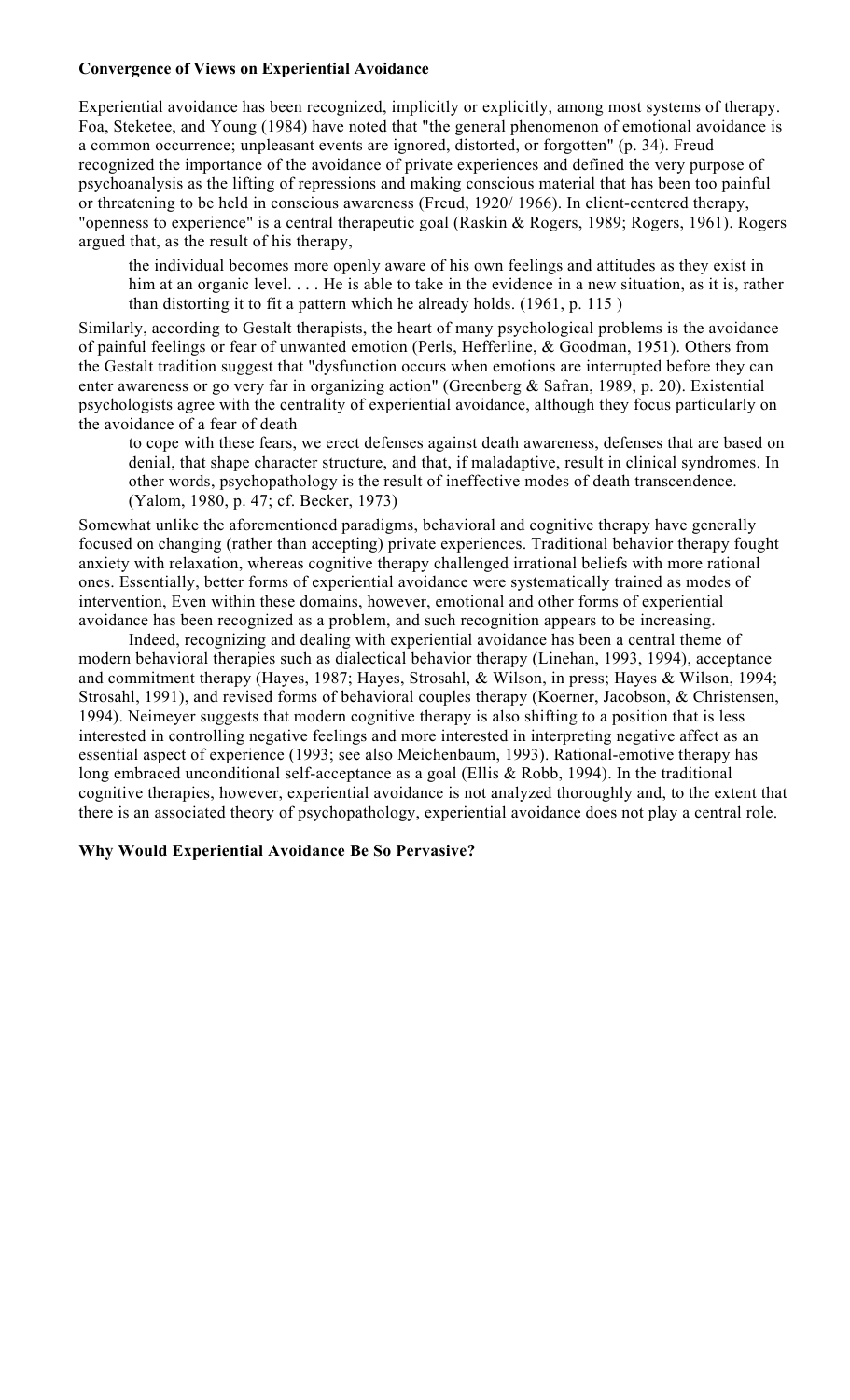It appears that a concern with experiential avoidance is ubiquitous across otherwise divergent psychotherapeutic systems. We believe that the theme of experiential avoidance is so pervasive in various theories of psychopathology because it is such an aspect of human functioning. Experiential avoidance could be analyzed in a number of ways depending on one's theoretical orientation, but from our own contextual behavioral perspective (Biglan & Hayes, 1996; Hayes, Follette, & Follette, 1995, Hayes & Wilson, 1993) there are several factors that contribute, including the bidirectional nature of human language, inappropriate generalization of control rules, cultural support for emotions and cognitions as causes of behavior, social encouragement, and modeling of experiential avoidance, among others.

#### **Self-Knowledge and the Bidirectional Nature of Language**

Let us begin an analysis of experiential avoidance with an even more general matter at the opposite end of the psychological continuum: Why is self-knowledge important? Following in the Socratic tradition, almost all schools of psychology have emphasized the importance of self-knowledge. For example, B. F Skinner suggested that "self-knowledge has a special value to the individual himself. A person who has been "made aware of himself' is in a better position to predict and control his own behavior" (Skinner, 1974, p. 31 ). We agree, but we argue that the beneficial effect of self-knowledge depends entirely on the nature of human language (Hayes & Wilson, 1993).

Human verbal behavior is arbitrarily applicable, bidirectional, and combinatorial (see Hayes  $\&$ Hayes, 1992, for a review of the literature supporting these views). In more commonsense terms, when a human interacts symbolically with an event, the functions of the referent are partially present in the symbol and vice versa, and can, in some circumstances, spread from that symbol to others through a network of related terms. For example, in some contexts some of the characteristics of Tabasco sauce (e.g., heat, liquid, red, etc.) are partially psychologically present in the word "Tabasco" and vice versa (Hayes & Hayes, 1992; Hayes & Wilson, 1993). Because of the bidirectional quality of human symbolic behavior, when a human interacts symbolically with his or her own behavior, the psychological meaning of both the verbal symbol and the behavior itself can change as a result. This bidirectional property makes human self-knowledge useful, because it means that changes in how we view our behavior or the situations that occasion it can, in turn, change the functions of these situations and behaviors. However, this same bidirectional property also makes self-knowledge potentially aversive.

Suppose a rat is trained to press one lever for food pellets if it has recently been shocked and another if it has not recently been shocked. In effect, the rat can "tell" whether it recently received an electric shock. This is readily done because, although the shock was aversive to the animal, the report of it is not: After all the report leads to food, not to shock. Simply stated, it is not aversive for a nonverbal organism to report an aversive event.

Contrast this with the case for verbally competent humans. In this case, the report and the event reported are mutually related and therefore the functions of events are partially available in the symbolic description and vice versa. Because of this, for example, a survivor of trauma may reexperience pain simply in the verbal reporting of that trauma. In our own technical analysis, we refer to this phenomenon as the "bidirectional transformation of stimulus functions" and have contrasted it with the unidirectional nature of normal operant and classical conditioning (Hayes & Hayes, 1992; Hayes & Wilson, 1993). Verbal awareness of one's own experience can itself change the experiential quality of what is known.

Human emotions provide an example. Human emotions seem to require a verbal label or appraisal as a cognitive component (Lazarus, 1982). These labels may carry with them implications for emotional avoidance. "Anxiety" is not just a fuzzy set of bodily states and behavioral predispositions (as in nonverbal organisms); it is an evaluative and descriptive verbal category that integrates a wide variety of experiences, including memories, thoughts, evaluations, and social comparisons, among others.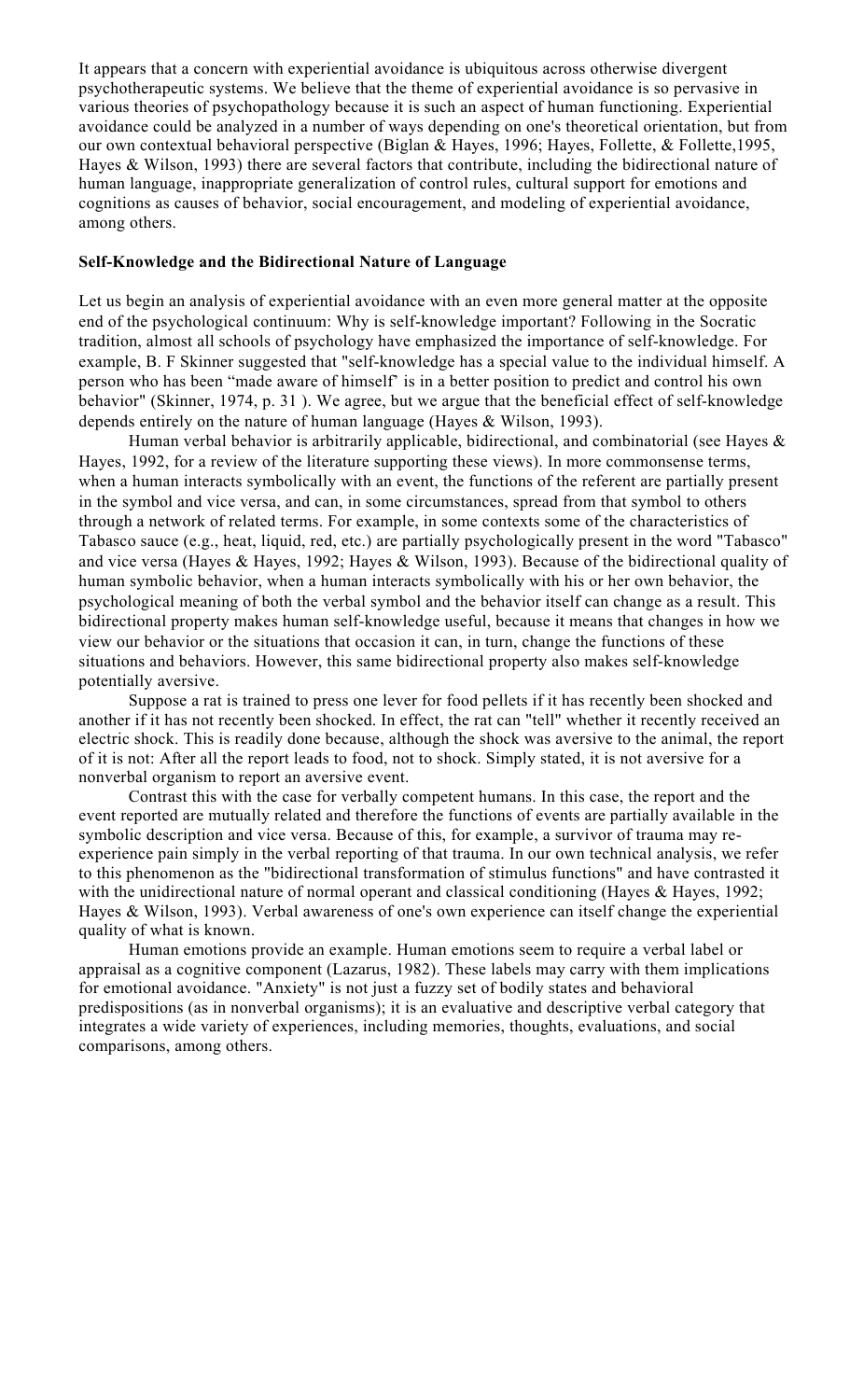The evaluative connotation of emotional labels alters the functions of private experiences that are so labeled. For example, in most contexts, anxiety is a "bad" emotion. The bidirectionality of human language can create the illusion that this "badness" is an inherent quality of the emotion itself We say "this is a bad emotion," not "this is an emotion and I am evaluating it as bad." These same referential or relational processes can increase the negativity of experienced events by relating the verbal label to still other verbal events in more complex ways. For example, if anxiety is said to be predictive of "loss of control" and "loss of control" is predictive of "social humiliation," then the aversiveness of felt (and labeled) anxiety could increase greatly because it is verbally related to humiliation. Because humans have been taught a wide variety of strategies for avoiding negative events, it is not surprising that these would be applied to "negative" emotions. Given our verbal abilities, experiential avoidance can function generally as a learned, negatively reinforced behavior (Gifford, 1994).

We are arguing that experiential avoidance is built into human language and is, thus to some degree, a basic component of the human condition. The very bidirectional relations that make human verbal self-knowledge useful also can make that self-knowledge inherently difficult and actively resisted when its content is undesirable. In this view, psychopathological or maladaptive experiential avoidance is the dysfunctional range of a fairly "normal" behavior, and it is excessive entanglements with or fusion with thoughts that particularly supports the adoption of experiential avoidance strategies.

#### **Other Reasons Experiential Avoidance Is Ubiquitous**

There are several other reasons why experiential avoidance occurs so readily. First, the exercise of conscious, planful control strategies can be extremely useful in avoiding many of the hazards that life presents. If one drives cautiously in the rain, accidents can be avoided. A program of regular brushing and flossing can help one to avoid the dentist's drill. Because the exercise of such deliberate, verbally guided control strategies is effective in many contexts, it is only natural that we would attempt to use these same strategies with all evaluated targets, including aversive thoughts, emotions, and the like. It is not at first obvious that this is an inappropriate and unnecessary generalization of control rules to a domain in which they are notably ineffective.

Second, there is a great deal of social encouragement and modeling of emotional avoidance. Children are often explicitly trained to suppress emotional responding (e.g., "stop crying or I will give you something to cry about"). From the perspective of the child, adults seemingly model this same behavior because they do not show emotions as readily. Regulating emotional displays is not the same thing as regulating private experience, however. The child who deliberately stops crying does not necessarily become happy-only silent.

Third, emotions and cognitions are treated as socially valid reasons for behavior. As part of the socialization process, people are required and able to give verbal explanations for their behavior, even if its sources are unknown or obscure (Semin & Manstead, 1985). Thoughts and feelings are commonly used as reasons for behavior, and by extension, emotions and cognitions that "cause" bad behavior should be avoided. Unfortunately, this same process excuses destructive forms of experiential avoidance itself. For example, a client with agoraphobia might use anxiety as a socially valid reason for social withdrawal ("I would have been too afraid if I left the house, so I had to stay home").

Finally, the immediate effects of experiential avoidance are often positive, and short-term consequences are much more important than long-term ones. For example, the immediate effect of cognitive distraction or other forms of thought suppression is positive - it is only over time that the increase in avoided thoughts appears (Gold & Wegner, 1995). Thus, experiential avoidance appears to work, even when it does not.

### **Why Would Experiential Avoidance Be Detrimental?**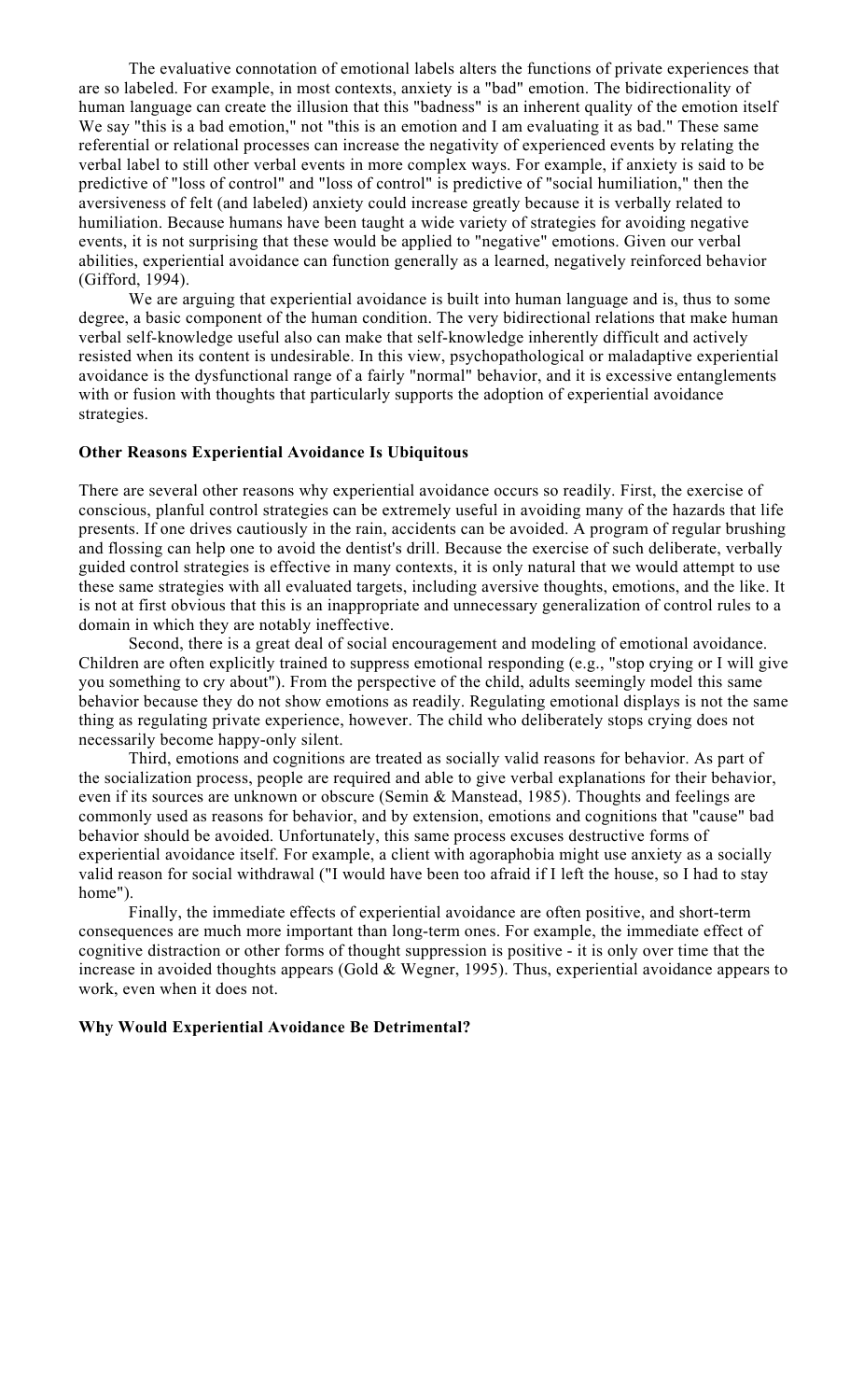These several factors may explain why experiential avoidance is ubiquitous, but they do not explain why it may result in psychopathology. There are several possible reasons why emotional avoidance may be detrimental or why its converse - psychological acceptance - may be helpful. These analyses must be tentative, in part because data on these issues are relatively new. Until recently, the importance of psychological acceptance was emphasized in the less empirical traditions such as the humanistic or existential approaches (Greenberg, 1994). Only within the past 10 years have a number of empirically based treatment approaches emerged that are oriented toward different types of psychological acceptance (e.g., Barlow & Beck, 1984; Chiles & Strosahl, 1995; Cordova & Kohlenberg, 1994; Hayes, 1984,1987; Hayes, Jacobson, Follette, & Dougher, 1994; Hayes & Wilson, 1994; Jacobson, 1991; Koener et al., 1994; Kohlenberg & Tsai, 1991; Linehan, 1993; Marlatt, 1994; Strosahl, 1991). Again, the analysis of detrimental effects differs according to theoretical orientation, although the existence of such effects seems widely accepted. Our analysis of the destructive effects of some forms of experiential avoidance centers around certain well-established principles of learning, as well as on some emerging analyses of social-verbal contextual factors.

# **The Process of Deliberate Avoidance Necessarily Contradicts the Desired Outcome**

In humans, deliberate avoidance usually involves formulating and following a verbal plan. In some areas of experiential avoidance, this is inherently problematic because the verbal regulatory process includes the avoided item. For example, cognitive avoidance is difficult because deliberately trying to rid one. self of a thought involves following the verbal rule that contains the thought. There is a significant and rapidly growing body of evidence that deliberate thought suppression and control may actually be counterproductive, in that an attempt not to think thoughts often creates those very thoughts (e.g., Wegner, Schneider, Carter, & White, 1987; Wegner, Schneider, Knutson, & McMahon, 1991).

# **The Regulation of Private Events Is Largely Unresponsive to Verbal Control**

Many private experiences are classically conditioned, either directly or indirectly. For example, if painful emotional experiences have been associated with a particular event that is either directly present or present indirectly through verbal relations, it is likely that this event will now arouse negative emotions by association alone. In these circumstances, attempts at purposeful control may be relatively ineffective, because the underlying process or history is not readily verbally governed. The experimental evidence for the harmful effects of emotional suppression is not yet as great as that for thought suppression, but there seem to be many examples of these vicious cycles. For instance, suppose a person is extremely distressed about anxiety and tries to do everything to eliminate it because of its awful meaning and potentially terrible consequences. In this case, a small bit of classically conditioned anxiety may cue both purposeful attempts to avoid and reduce the anxiety, and additional anxiety associated with the verbal construction of highly aversive consequences. In essence, the person may become anxious about being anxious. This kind of harmful effect of experiential avoidance is most likely precisely when the seeming need for it is greatest, because it is then that the negative effects of failure would be most closely related to the avoidance strategy and even minor levels of avoided material would be threatening. Panic disorder may be an example of such a phenomenon (Chambless, Caputo, Bright, & Gafagher, 1984; Craske, Sanderson, & Barlow, 1987; Goldstein & Chambless, 1978; Hayes, 1987).

### **Change Is Possible, But the Change Strategy Leads to Unhealthy Forms of Avoidance**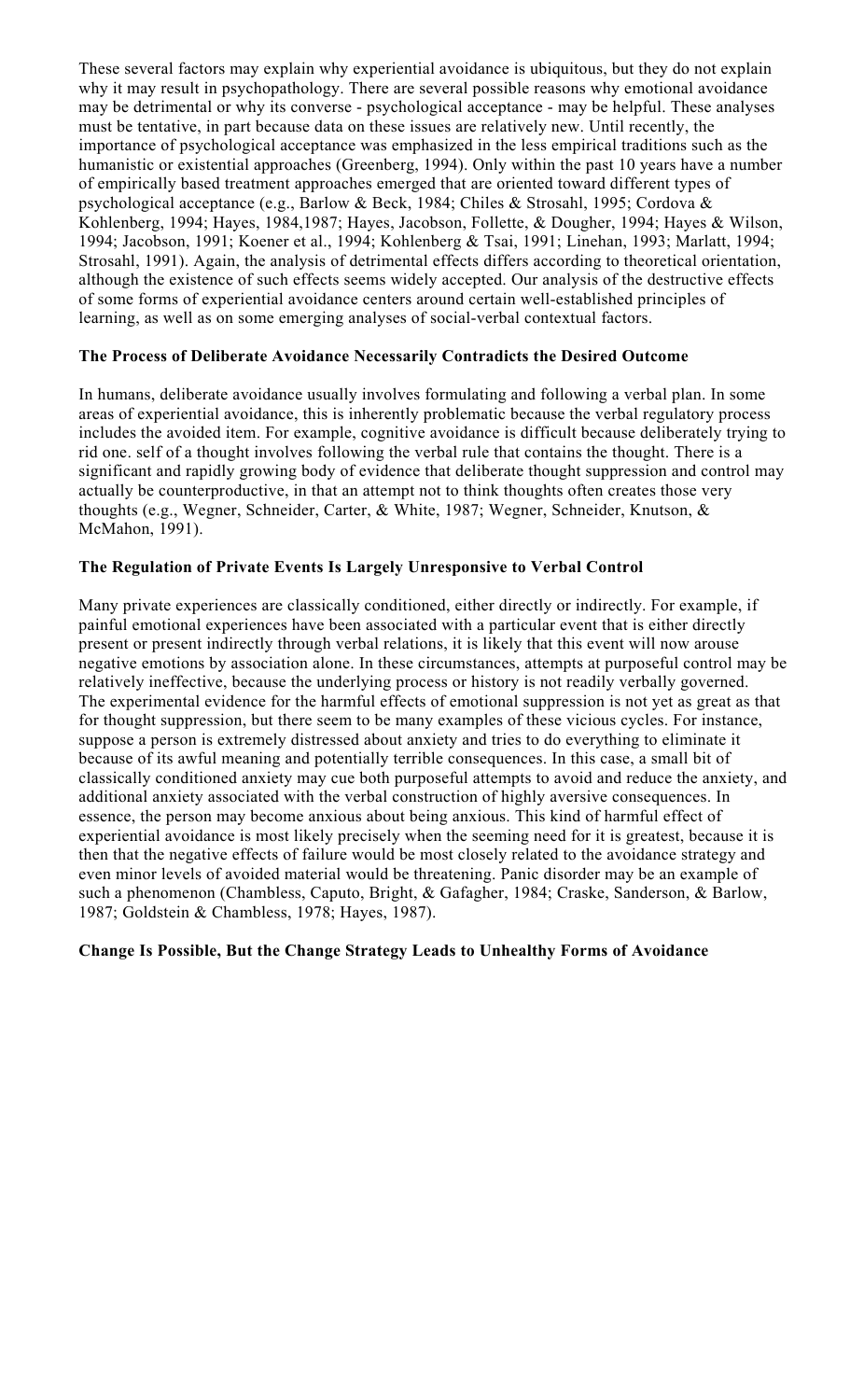Suppose someone tried not to remember a given event. Memories are not simple voluntary behavior - once an event has, occurred remembering it may occur relatively automatically in a wide variety of circumstances. Strategies to avoid memories might include avoiding all situations that might give rise to it, dissociating or other means. The problem with these strategies is that even if they are successful they create additional problems, such as constricting the person's freedom to be in otherwise valuable situations, or limiting conscious access to life events. This is one of the processes that has been most emphasized in the humanistic tradition: Emotional avoidance restricts the wisdom of humans by diminishing access to one's own history and the "response tendency information" contained therein (Safran & Greenberg, 1988: cf. Greenberg, 1994).

# **The Emotion-Laden Event Is Important**

Sometimes experiential control is put in the service of managing entirely appropriate reactions to unchangeable events, merely because the reaction is not pleasant. For example, a person may take the view that "I can't accept that my Dad was killed" and use drugs to avoid the grief associated with his death. Grief is a natural reaction to such losses, and no amount of drug consumption will alter either the situation or the loss. No effort to reduce or alter private events is called for here. When an unchangeable loss occurs, the healthy thing to do is to feel what one feels when losses occur.

# **Healthy Change Produces Painful Experiences**

Change can be frightening. At times, what needs to be done is avoided because it is experientially difficult. This suggests a major reason experiential avoidance may lead to psychopathology: It restricts needed change. Instead of putting deliberate change efforts in the service of necessary and useful life changes, experiential avoidance emphasizes a secondary agenda that can too easily be accomplished in destructive ways. One cost is that a stenotopic condition - a narrow range of adaptability to changes in environmental conditions - ensues. We are not arguing that all forms of experiential avoidance are unhealthy. In many instances, there is nothing harmful about seeking relaxation or putting off distracting thoughts or avoiding physical pain. Ironically, however, these healthy forms of experiential avoidance apply most clearly when the experiences involved are not intense and clinically relevant. For example relaxation is much more likely to reduce normal stress than to eliminate panic attacks. In the present article, we limit our analysis to experiential avoidance that persists even when it is costly, useless, or life distorting. In these circumstances, experiential avoidance becomes pathological.

### **Evidence for Experiential Avoidance as a Pathological Dimension**

A functional approach is explicitly inductive: The phenomenon and its context are the focus of interest. Unlike more deductively oriented approaches, where empirical findings are used to argue for and against complex theoretical positions, functional dimensions are organized more humbly around direct observations. Because of this, data from various schools of thought and research areas become relevant to each other.

In the following sections, we review literatures as diverse as basic experimental analyses of human cognition and emotion, literature on coping styles, experimental psychopathology, clinical process, and psychotherapy outcome research. Although the purposes and orientation of these various researchers are quite divergent, the dimension of experiential avoidance can play an important role in organizing their data in a coherent way. We believe that this tendency to integrate data from both basic and applied research domains is characteristic of functional diagnostic dimensions (Gifford, 1995).

### **Evidence From Basic Experimental Work**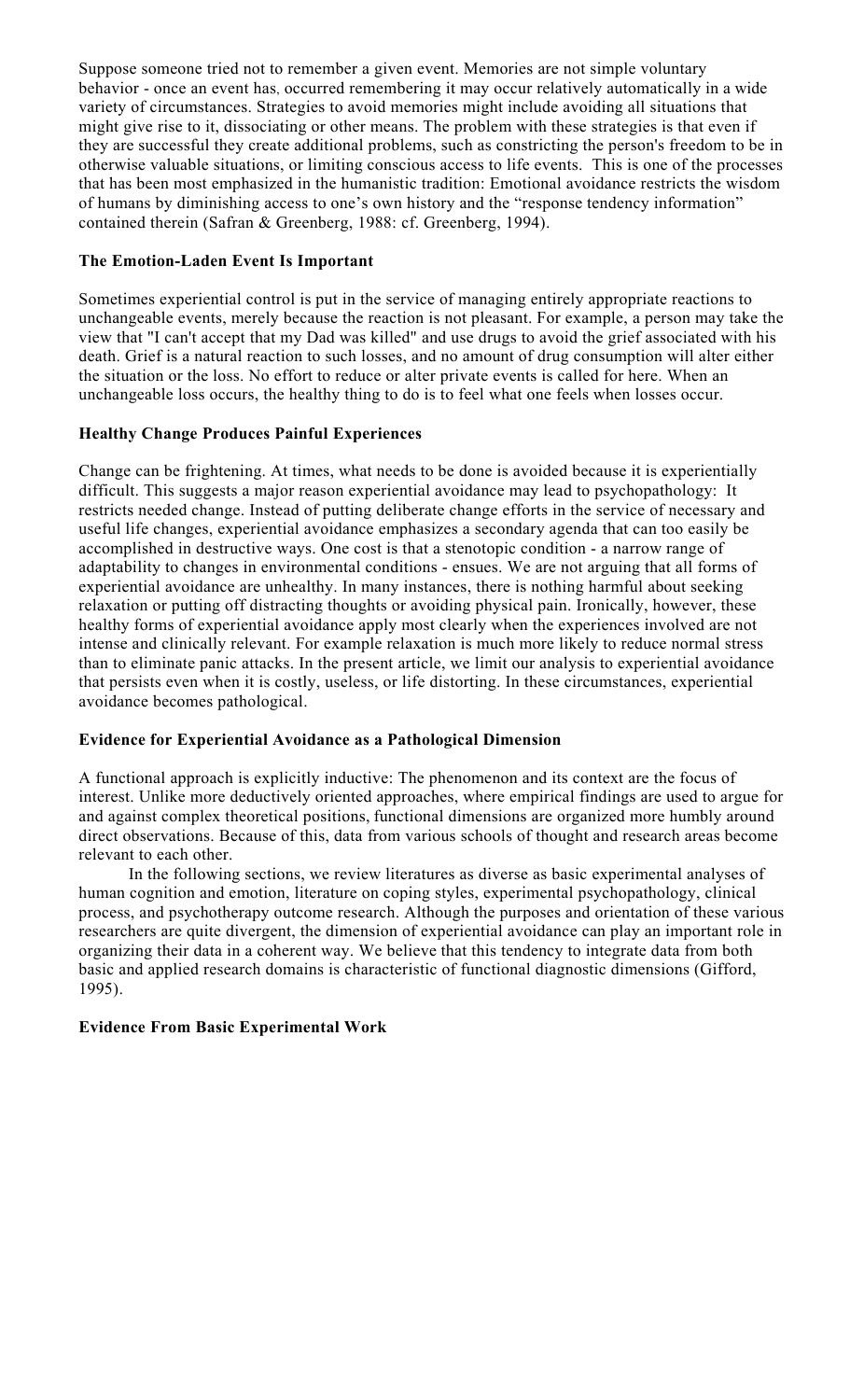One major source of data relevant to experiential avoidance is from the emerging thought suppression literature. A number of studies have demonstrated that when participants are asked to suppress a thought, they later show an increase in this suppressed thought, compared with those who are not given suppression instructions (Clark, Ball, & Pape, 1991; Gold & Wegner, 1995; Wegner et al., 1987; Wegner et al., 1991),

A number of variations on this research have been done that have implications for an experiential avoidance perspective. For example, participants who have been asked to suppress a particular thought show rebound effects specifically in contexts in which the suppression took place (Wegner et al., 1991). These data suggest that if an individual successfully suppresses some aversive thought or memory in a particular situation, they might find the thought remaining at fairly low levels in contexts not related to suppression, but when they return to the original context they would not only be likely to re-experience the suppressed thought but would be likely to experience it at an even higher level than before. This suggests that cognitive avoidance is most likely to fail in the precise contexts in which its success is most important and desired.

The paradoxical effects of thought suppression have also been linked to mood. In a study using mood induction, participants were asked not to think a specific thought while in a specific mood (Wenzlaff, Wegner, & Klein, 1991). In subsequent phases of the experiment, participants were assigned to either similar or different mood induction procedures. All participants showed a rebound effect but those who had the same mood induction in the second phase had a significantly higher rebound effect. This suggests that, if a person is avoiding a thought that is associated with anxiety, for example, the paradoxical increase produced by suppression is most likely to be seen when the person is anxious: precisely when a person struggling with an anxious thought would least like suppression to fail. Furthermore, a separate experiment showed that the suppressed thought will come to produce the mood that was present during the original suppression (Wenzlaff et al., 1991). Thus, a kind of self-amplifying loop can be created from precisely the kinds of mood, cognition, and suppression components likely to be experienced by those with clinical disorders.

The paradoxical effects of suppression have also been demonstrated in a study examining somatic sensation (Cioffi & Holloway, 1993). Participants in a cold-pressor pain induction procedure were given one of three sets of instructions. They were told to think about their room at home (distraction), focus on the sensations in their hand, or eliminate thoughts about pain entirely. Recovery on discomfort ratings was slowest for the suppression instructions and most rapid for the focusing instructions. Later in the experimental hour, they were asked to rate the unpleasantness of an innocuous vibration. Participants from the suppression condition rated it as more unpleasant than did those with other instruction sets. This suggests that part of the unpleasantness of avoided emotions comes from the very process of avoidance, not from the emotions themselves.

### **Evidence From the Coping Styles Literature**

Research into coping strategies has also demonstrated the detrimental effects of experiential avoidance. One of the most widely used methods of assessing coping strategies is the Ways of Coping Questionnaire (WOC; Folkman & Lazarus, 1988). Lazarus and Folkman (1984) have identified two dominant means of coping with stressful situations: problem-focused and emotion-focused coping strategies. Problem-focused strategies involve active attempts to alter distressing situations, such as "I made a plan of action and followed it." Many of the emotion-focused coping strategies, by contrast, clearly involve experiential avoidance as we have defined it here, such as refusing to think about disturbing events, supplanting bad thoughts with good ones, looking at the bright side of things, or telling things to oneself to help feel better.

Similarly, factor analysis of another instrument, the Coping Inventory for Stressful Situations (CISS), identified task-oriented, emotion-oriented and avoidance-oriented coping strategies (Endler & Parker, 1990). Items assessing avoidance involve either distraction ("watch TV") or social diversion ("phone a friend"). Endler and Parker suggested that, although these activities are not focused on emotion per se, they are engaged in as a way to manage emotional responses to stressful situations.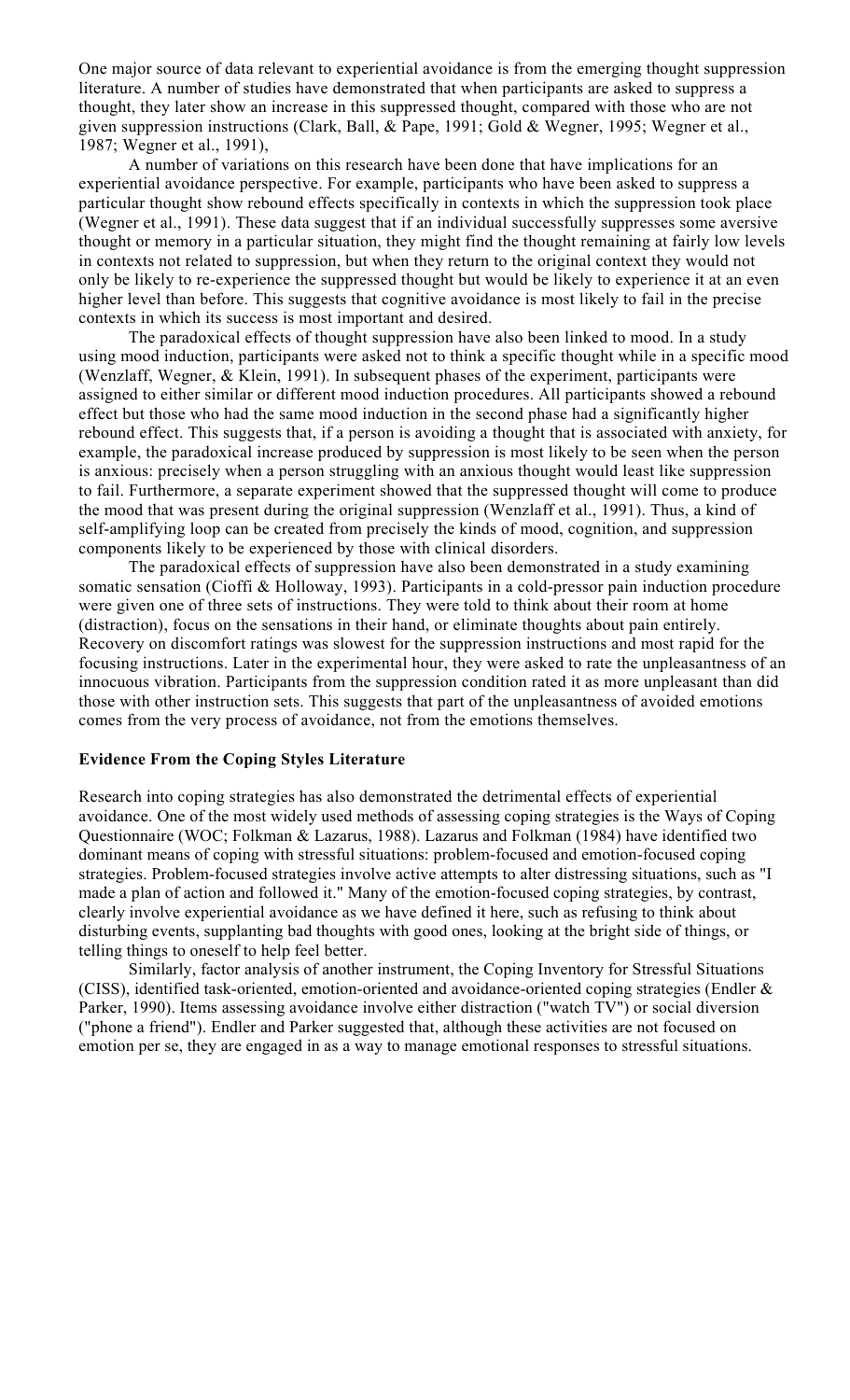Consistent with an experiential avoidance perspective, both emotion-focused and avoidant strategies, measured using the WOC, the CISS, and similar instruments, have been found to negatively predict outcome for a variety of difficulties, including substance abuse (Ireland, McMahon, Malow, & Kouzekanani, 1994), depression (DeGenova, Patton, Jurich, & MacDermid, 1994; Bruder-Mattson & Hovanitz, 1990), and sequelae of child sexual abuse (Leitenberg, Greenwald, & Cado, 1992).

A different but suggestive effect has been found in the study of chronic pain patients. Jensen and Karoly (1991) found that ignoring pain, diverting attention, and the use of coping self-statements was predictive of better psychological functioning, but this effect was found only for patients with low, not high, levels of pain.

Thought suppression as a general style of coping seems to be detrimental. For example, research using the White Bear Suppression Inventory (WBSI; Wegner & Zanakos, 1994) has shown that thought suppressors tend toward depression and obsessional symptomatology. The WBSI includes such items as "I often do things to distract myself from my thoughts," and "I always try to put problems out of mind."

Struggling with negatively evaluated emotions is also detrimental. For example, research using the Depression Sensitivity Scale (DSS; Zanakos & Wegner, 1993) has shown that emotional avoiders tend toward depressive symptomatology, particularly when combined with thought suppression as a coping strategy (Wegner & Zanakos, 1994). The DSS includes such items as, "when I start to feel sad I try to get rid of those feelings as quickly as I can."

# **Evidence From Psychotherapy Process Research**

In a review of 1100 quantitative studies of the relationships between process and outcome variables, Orlinsky and Howard (1986), found that "self-relatedness" was "the most consistently positive correlate of therapeutic outcome" (p. 366), Clients high in self-relatedness were defined as being "in touch with themselves . . [and] open to their feelings" as contrasted with being "out of touch with themselves" (p. 359).

The Experiencing Scale (Klein, Mathieu, Gendlin, & Kiesler, 1969; Klein, Mathieu-Coughlan, & Kiesler, 1987) is the mast widely used process measure in psychotherapy research (Hill, 1990). The Experiencing Scale measures "the extent to which . . . ongoing, bodily, felt flaw of experiencing is the basic datum of. . . awareness" (Klein et al., 1969, p. 1 ). In our terms, the Experiencing Scale measures, at least in part, the absence of emotional avoidance. High client level of experiencing has been consistently related to a good outcome in psychotherapy (Greenberg, 1983; Greenberg & Dompierre, 1981; Greenberg & Webster, 1982; Kiesler, 1971; Luborsky, Chandler, Auerbach, Cohen, & Bachrach, 1971; see Greenberg & Safran, 1989, for a review). Emotional willingness is a marker of good outcomes in the treatment of chronic pain (Geiser, 1992) and other types of pain (Khorakiwala, 1991; McCurry, 1991).

# **Evidence From the Literature on Clinical Syndromes**

One approach to determining the utility of experiential avoidance as a functional dimension of psychopathology is to see if it provides a useful addendum to current syndromal categories. Many, if not most, psychopathological classifications include the presence of problems with private experiences, although the relevant features vary across specific syndromal categories. For example, the form of the avoidance may vary. A person who drinks to suppress anxiety may be an alcoholic; a person who hides for the same reason may be an agoraphobic. The avoided experience may also vary: For example, persons with a panic disorder may struggle with anxiety, whereas those with obsessivecompulsive disorder (OCD) may struggle with a thought. The source of the avoided material may vary. A person with posttraumatic stress disorder (PTSD) suffered a specifiable original trauma; a person struggling with depression may not.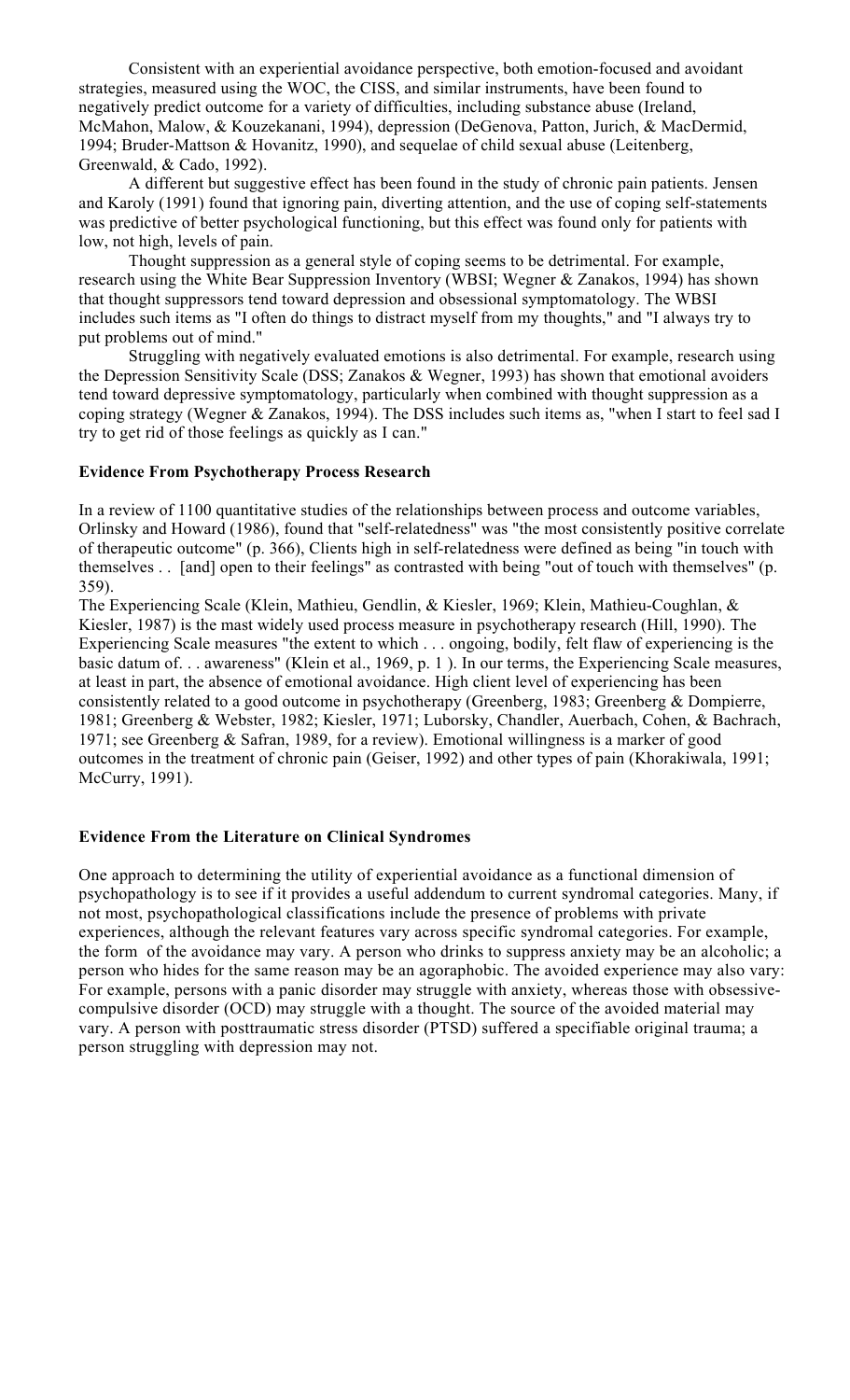We are not claiming that all of these various syndromes are experiential avoidance disorders. Rather, we are suggesting that many topographically defined syndromes may include significant subgroups in which experiential avoidance has been a functionally important factor in the etiology and maintenance of these pathological patterns.

We examine this idea in more detail with four diagnostic categories drawn from the current syndromal system: substance abuse, OCD, panic disorder with agoraphobia, and borderline personality disorder (BPD). This list is not exhaustive, indeed several other important disorders have been interpreted from an experiential avoidance point of view (e.g., depression; see Zettle, 1984). In each case, we examine evidence of (a) unacceptable and avoided private experiences as a component of this disorder, (b) ineffective avoidance strategies as a component, and (c) treatment implications of an experiential avoidance interpretation of some persons suffering from the disorder.

#### **Substance Abuse and Dependence**

Definitionally, substance abuse and dependence is not a complicated syndrome: it is defined by very straightforward behavioral criteria. Why people use drugs is not at issue. The literature suggests, however, that a subgroup of drug abusers are experiential avoiders (cf. Cooper, Russell, Skinner, Frone, & Mudar, 1992; Wanberg, Horn, & Foster, 1977). (The language of experiential avoidance applies equally well to stimulants as to depressants if one assumes that the felt absence of such stimulation is boring or otherwise aversive.)

*Evidence for drug use an ineffective avoidance strategy*. There is no doubt that drug use per se is a highly effective short-term strategy for experiential change. Virtually all drugs of abuse have known psychoactive effects. Furthermore, drug abusers believe in these effects more than do others. In the area of alcoholism, for example, alcoholics exceed problem drinkers (with problem drinkers exceeding non-problem drinkers) in their expectancy that alcohol will enhance pleasure and reduce stress (Conners, O'Farrell, Cutter, & Thompson, 1986). Cooper et al. (1992) found that psychological stressors were related to poorer alcohol outcomes only among drinkers high in use of emotional avoidance coping strategies and high in expectancies that alcohol would lessen negative affect.

*Evidence./or avoided experiences in drug use*. Because the effects of drugs are broad, almost any experience from boredom to anxiety attacks to withdrawal sensations can become linked to drug use. Among the private experiences considered important in various theories are expectancies and beliefs, cravings, aversive bodily states, and disagreeable emotions (Beck, Wright, Newman, & Liese, 1993; Childress, McLellan, Natale, & O'Brien, 1986; Meyer, 1986). Sanchez-Craig (1984) reported that, among 297 drinking episodes described by 70 participants, nearly 80% of the episodes involved drinking aimed at manipulating various subjective experiences (e.g., social discomfort, attenuation of negative emotions, increasing pleasure, etc.). Childress et al. (1986) demonstrated that emotions such as anxiety, anger, and depression function to trigger subjective experiences of craving and withdrawal among detoxified opiate addicts.

Given this, it is not surprising that substance abuse is frequent among those with affective and anxiety disorders (e.g., Mirin, Weiss, & Michael, 1987; Pashko & Druley, 1987; Stockwell & Bolderston, 1987; Thyer et al., 1986). Researchers have suggested that some "with primary affective or anxiety disorders may abuse drugs in an attempt to alter undesirable mood states or to ameliorate intolerable anxiety" (Mirin et al., 1987, p.141). Similarly, because unpleasant private experiences seem most likely, given aversive histories, it is not surprising that the incidence of substance abuse among individuals with traumatic histories is high (e.g., Druley, Baker, & Pashko, 1987; Polusny & Follette, 1995; cf, Khantzian, 1985). Even if drug abusers did not start their patterns of abuse as a method of experiential avoidance, the effects of drugs on dysphoric or withdrawal states that are the result of excessive drug use may help maintain the pattern of abuse (Marlatt, 1985; Sher, 1987).

*Treatment implications.* The psychological models applied to substance abuse and its treatment vary widely, but almost all are sensitive to the role of the abuser's private experience, in the development of the addiction or in relapse prevention, or in both. Most empirically oriented efforts to date have attempted to change the avoided content (e.g., through anxiety management, stress reduction, or pharmacotherapy) and thus reduce the need for drug use as a method of experiential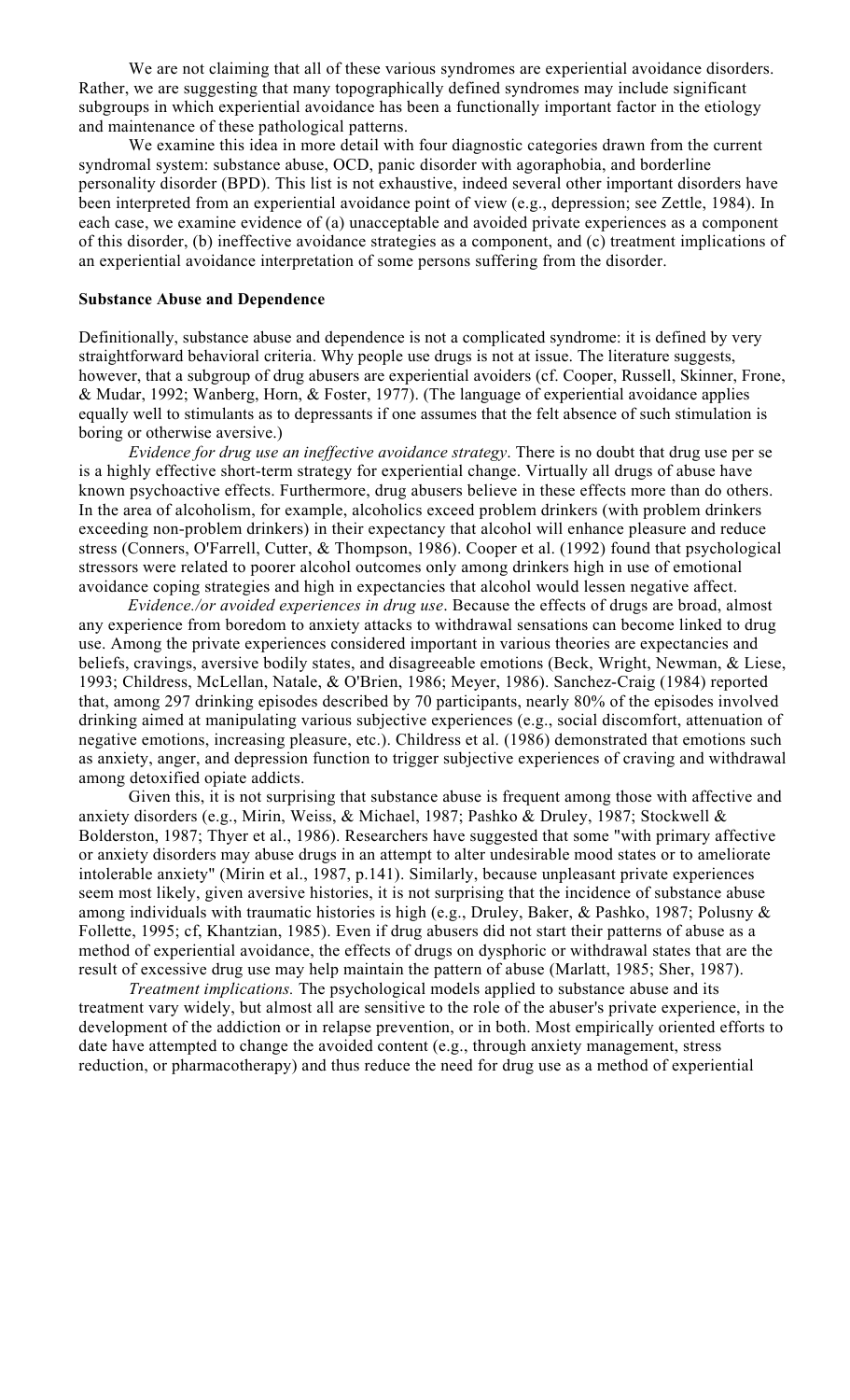manipulation (e.g., Miller & Hester, 1986; Stockwell & Bolderston, 1987). Others have tried to add conditioned aversive emotional states that are produced by reaching for tasting, or imagining drinking alcohol, so that experiential avoidance works for rather than against treatment goals (Rimmele, Miller, & Dougher, 1989). The direct use of acceptance methods in the empirical treatment of drug and alcohol abuse is in its infancy, although 12 - step programs, meditative approaches, and others have long encouraged acceptance as a component of treatment (Marlatt, 1994; Wulfert, 1994). No data are currently available on the relative efficacy of acceptance versus control-based methods.

#### **OCD**

In this syndrome (Hollander, 1993; Rasmussen & Eisen, 1992), its very name describes both unacceptable experiences and ineffective change strategies designed to avoid them. Evidence for avoided experiences. By definition, OCD includes various private experiences that the client seeks to escape or avoid. Aversive thoughts intrude into conscious awareness focused on contamination, persistent doubts about whether one has performed some act (e.g., unplugged appliances, locked doors), or doing some aggressive or socially unacceptable act (e.g., screaming an obscenity, harming one's children), among others. Note that these thoughts usually are highly negatively valenced and thus are more likely to initiate a cycle of deliberate struggle and avoidance.

*Evidence for ineffective avoidance strategies.* When such thoughts occur, some individuals with OCD may simply try to ignore or suppress the thought, distract themselves, and so on, whereas others may develop elaborate rituals that are thought to undo the danger and experientially reduce anxiety connected to the intrusive thoughts. These rituals can become quite extended, because the person can always imagine that they did not sufficiently engage in the ritual "undoing" of the problematic thought. Clients with OCD become disturbed when these methods of experiential escape and avoidance are interrupted. Exposure and response prevention, the treatment of choice for OCD, is sufficiently aversive that McCarthy and Foa (1990) reported that 25% of the clients with OCD who seek treatment refuse this form.

OCD provides a clear example of an area in which the process of deliberate control may contradict the desired outcome. Deliberately trying to rid oneself of a thought involves following the verbal rule "I must not think thought x." However, such a rule, by specifying "thought x," produces contact with "thought x" and thus thoughts of "thought x. " Whether by ritual, distraction, or suppression, experiential avoidance in OCD seems to be more the source of the life-constricting effects of the disorder than unwanted thoughts per se.

*Treatment implications.* In general, OCD is fairly treatable with psychosocial methods, and those that are effective seem sensible in light of the literature on thought suppression and other forms of experiential avoidance (Clark & Purdon, 1993; Gold & Wegner, 1995). Using at least 50% improvement as a cutoff, approximately 75% to 80% of those suffering with OCD can be treated successfully with response prevention and exposure (Foa, Steketee, Grayson, Turner, & Latimer, 1984; Hoogduin & Duivenvoorden, 1987; Rachman & Hodgson, 1980). From the current perspective, response prevention and exposure may work because these methods indirectly undermine the use of experiential avoidance strategies such as distraction or rituals. If this analysis is correct, it is especially important that clients face avoided psychological material during exposure. Some evidence exists in support of this idea. For example, researchers have found that distraction strategies applied to situational or somatic stimuli during exposure treatments result in reduced anxiety within session but actually interfere with the long-term effectiveness of treatment (Grayson, Foa, & Steketee, 1982; Foa & Kozak, 1986). Given the present perspective, pure obsessive clients with the disorder should be most difficult to treat because their methods of experiential avoidance (e.g., cognitive distraction) are not overt and thus are much more difficult to undermine. Research has shown this to be the case (Salkovskis & Westbrook, 1987, 1989).

#### **Panic Disorder With Agoraphobia**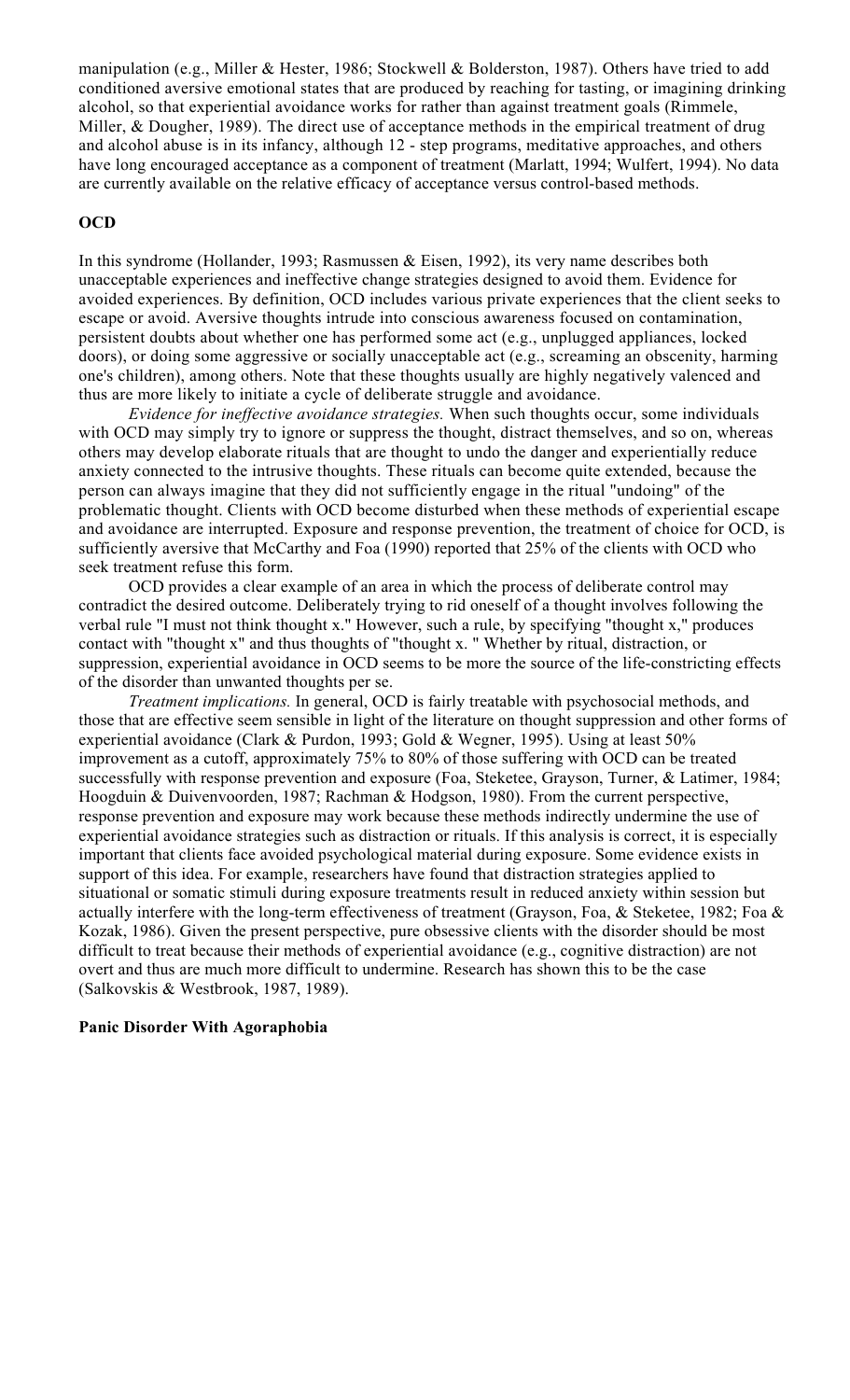Here we have a classification that also emphasizes the experience to be avoided (American Psychiatric Association, 1994).

*Evidence for avoided experiences.* Clients with agoraphobia become extremely reactive to changes in their physiological state (Barlow, 1988). Small increases in heart rate may be interpreted as catastrophic (Pauli et al., 1991). This catastrophic interpretation has been theorized to result in a "positive feed-back loop between internal perceptions and physiological activity [that] can culminate in a panic attack" (Pauli et al., 1991, p. 137; cf. Clark, 1986; Ehlers, Margraf, Roth, Taylor, & Birbaumer, 1988). Clients with agoraphobia show increases in anxiety in response to both self-detected increases in heart rate (Pauli et al., 1991), as well as to false heart rate feedback (Ehlers et al., 1988). A wide range of external or internal stimuli may initially trigger symptoms of physiological arousal (e.g., elevated heart rate, dizziness, or shortness of breath). If the anxiety-prone individual misinterprets these sensations as life threatening, an increase in apprehension is generated, which itself creates additional arousal (Clark, 1986; Ehlers et al., 1988).

*Evidence for ineffective avoidance strategies.* The fear that clients with agoraphobia have is not of the places per se but of their potential reactions to those places. This has led some to describe agoraphobia as the "fear of fear" or "fear of panic', (see Barlow, 1988; Chambless et al., 1984; Goldstein & Chambless, 1978), and as leading to increasingly restricted lifestyles. Avoiding conditions that might give rise to fear or panic leads patients to limit travel or avoid being in the feared environment unless accompanied by a trusted companion.

Other dominant psychological characteristics of this disorder are interpretable from an experiential avoidance point of view. Clients with agoraphobia frequently report thoughts that they will die, lose control or go crazy (American Psychiatric Association, 1994). Such catastrophic conditions have been repeatedly shown to be related to poor treatment outcomes (Chambless & Gracely, 1988), For example, Keijsers, Hoogduin, and Schaap (1994) found that fear of the effects of panic is a negative predictor of treatment outcome. The need to control emotion to control imagined dangerous outcomes in turn leads to scanning, vigilance, generation of escape plans, and so on. All of these can be construed as methods of experiential avoidance. Craske, Miller, Rotunda, and Barlow (1990) found that clients with agoraphobia rated as extensive avoiders tended to develop more additional anxiety disorders over time than did minimal avoiders, although no such differences existed before their client's first panic episode.

Experiential avoidance strategies cannot work readily in panic disorder in part because any method of avoidance of a danger reconnects the individual with the danger and anxiety is the natural response to danger, whether it is established directly or cognitively. "The main problem in the anxiety disorders is not in the generation of anxiety but in the overactive cognitive patterns (schemas) relevant to danger that are continually structuring external and/or internal experience as a sign of danger" (Beck & Emery, 1985, p. 15).

*Treatment implications.* The treatment of panic disorder has improved markedly in recent years with the addition of methods that deliberately expose clients to emotions, bodily sensations, and other previously avoided private experiences. For example, Barlow and his colleagues have emphasized an exposure to fear and its interoceptive accompaniments through deliberate hyperventilation, spinning, and so on (Barlow, Craske, Cerny, & Klosko, 1989; Craske & Barlow, 1990). There is some evidence that these treatments work in part by undermining experiential avoidance strategies (Barlow, 1988). For example, Craske, Street, and Barlow (1989) gave clients with agoraphobia instructional sets to either focus on feared somatic sensations or to engage in distraction tasks. Although the distraction group showed greater improvement post treatment than the focus group, the focus group showed greater improvements at the 6-month follow-up. There seems to be increasing agreement that "to recover [the agoraphobic] must know how to face, accept, and go through panic" (Weekes,1978, p. 362).

#### **BPD**

Although BPD is so broadly defined that some researchers question its discriminant validity (Akiskal, 1994; Strosahl, 1991; Tyrer, 1994), patients with this problem face a wide variety of difficult experiences and show notable avoidance patterns.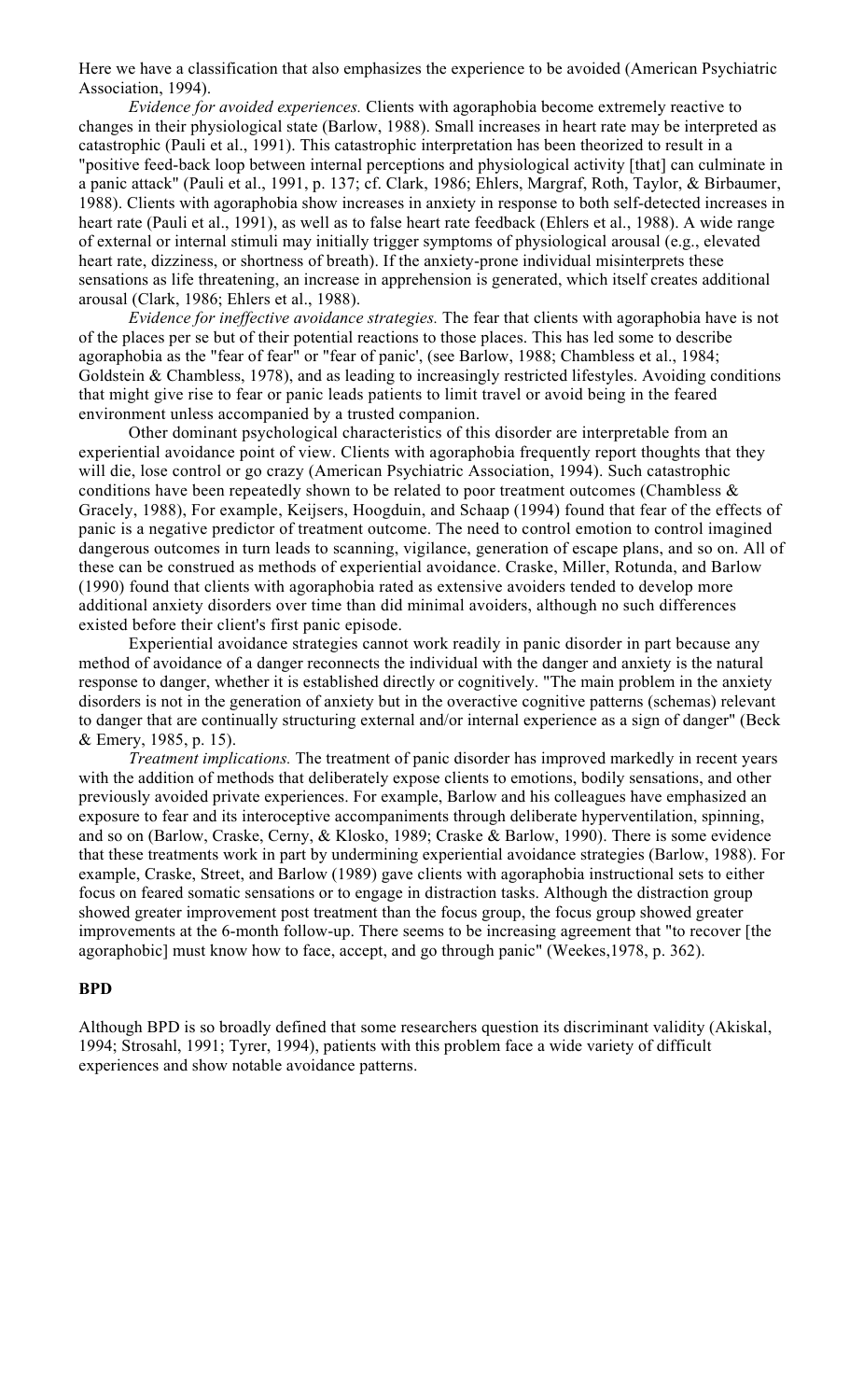*Evidence for avoided experiences.* Emotional distress is a defining feature of BPD. Among other dimensions, clients with BPD are characterized by a volatile and chronic depressive state, selfcondemnation, emptiness, fears of abandonment, self-destructive fantasies, and profound hopelessness (Cowdry, Gardner, O'Leary, Leibenluft, & Rubinow, 1991; Rogers, Widiger, & Krupp, 1995; Southwick, Yehuda, & Giller, 1995), combined with intense and poorly targeted anger (Gardner, Leibenluft, O'Leary, & Cowdry, 1991). As might be expected, patients with these symptoms often report painful and chaotic childhoods (Diamond & Doane, 1994; Goldman, D'Angelo, & De-Maso, 1993; Weaver & Clum, 1993). Not only do patients with BPD experience chronically high levels of emotional distress, but they also lack the skills required to moderate emotional arousal or to function with distress (Strosahl, 1991).

 *Evidence for ineffective avoidance strategies.* A hallmark of these patients is impulsive, repetitious self-destructive behavior including suicide attempts (Soloff, Lis, Kelly, Cornelius, & Ulrich, 1994) and self-mutilation (Dulit, Fyer, Leon, Brodsky, & Frances, 1994). Recurrent self-destructive behavior is usually a primary target of clinical treatment, although it is very common to encounter other problems such as an eating disorder (Koepp, Schildbach, Schmager, & Rohner, 1993), alcohol and drug addiction (Links, Heslegrave, Mitton, Van Reekum, & Patrick, 1995; Miller, Abrams, Dulit, & Fyer, 1993) and, in men, spouse or partner battery (Dutton & Starzomski, 1993). The common feature of all of these behaviors is that they have the experiential avoidance properties of addictive behavior (Chiles & Strosahl, 1995, i.e., the behaviors produce emotional escape or relief from negative arousal). This destructive and dysfunctional avoidance and escape behavior represents an extreme solution to the problems of (a) sustained negative over-arousal and (b) the lack of verbally based methods for modulating the effects of negative private experiences. The functional experiential avoidance role of these repetitive self-destructive behaviors is revealed in several studies. For example, some selfmutilators experience reduced or no pain during or after self-injury (Russ, Shearin, Clarkin, Harrison, & Hull, 1993). Similarly, some of these patients show lower levels of depression, anxiety, and hopelessness after the index suicide attempt (Strosahl, Chiles, & Linehan, 1992).

The multi-problem patient consistently blurs the distinction between thought and thinker, feeling and feeler (Hayes et al., in press). This cognitive and emotional fusion makes negative inner experiences intolerable and unacceptable and leads to depressive "numbing" or splitting as a way of avoiding direct contact with them. Unfortunately, this primary emotional avoidance not only is purchased at great personal cost (emotional numbness and avoidance of self), but it ultimately fails as a method of avoiding feared private experiences.

*Treatment implications*. Currently, the only empirically validated treatment for borderline personality disorder is Linehan's dialectical behavior therapy (DBT). This treatment model incorporates a strong affect tolerance and experiential acceptance component (Linehan, 1993, 1994) and, overall, fits very well with experiential avoidance as a functional diagnostic dimension. Because one of the main purposes of functional diagnostic dimensions is to arrive at analyses with treatment utility, the effectiveness of DBT with this difficult population is very promising for the concept of experiential avoidance.

#### **Evidence From the Literature on Non-syndromal Clinical Problems**

There is an inherent weakness in the syndromal approach to classification: Many areas of applied knowledge cannot be reduced to syndromes. This may be because the area deals with a sub-clinical problem (e.g., routine forms of marital discord), because it is viewed in terms of health rather than disease (e.g., the development of intimacy), because the literature is organized etiologically (e.g., the effects of childhood sexual abuse), or because the problem area is related to many syndromal and non-syndromal conditions (e.g., suicidality). Functional diagnostic dimensions do not necessarily have this problem, because they are, in principle, relevant to all these areas as well as to syndromes. We deal with two examples: suicide and child sexual abuse.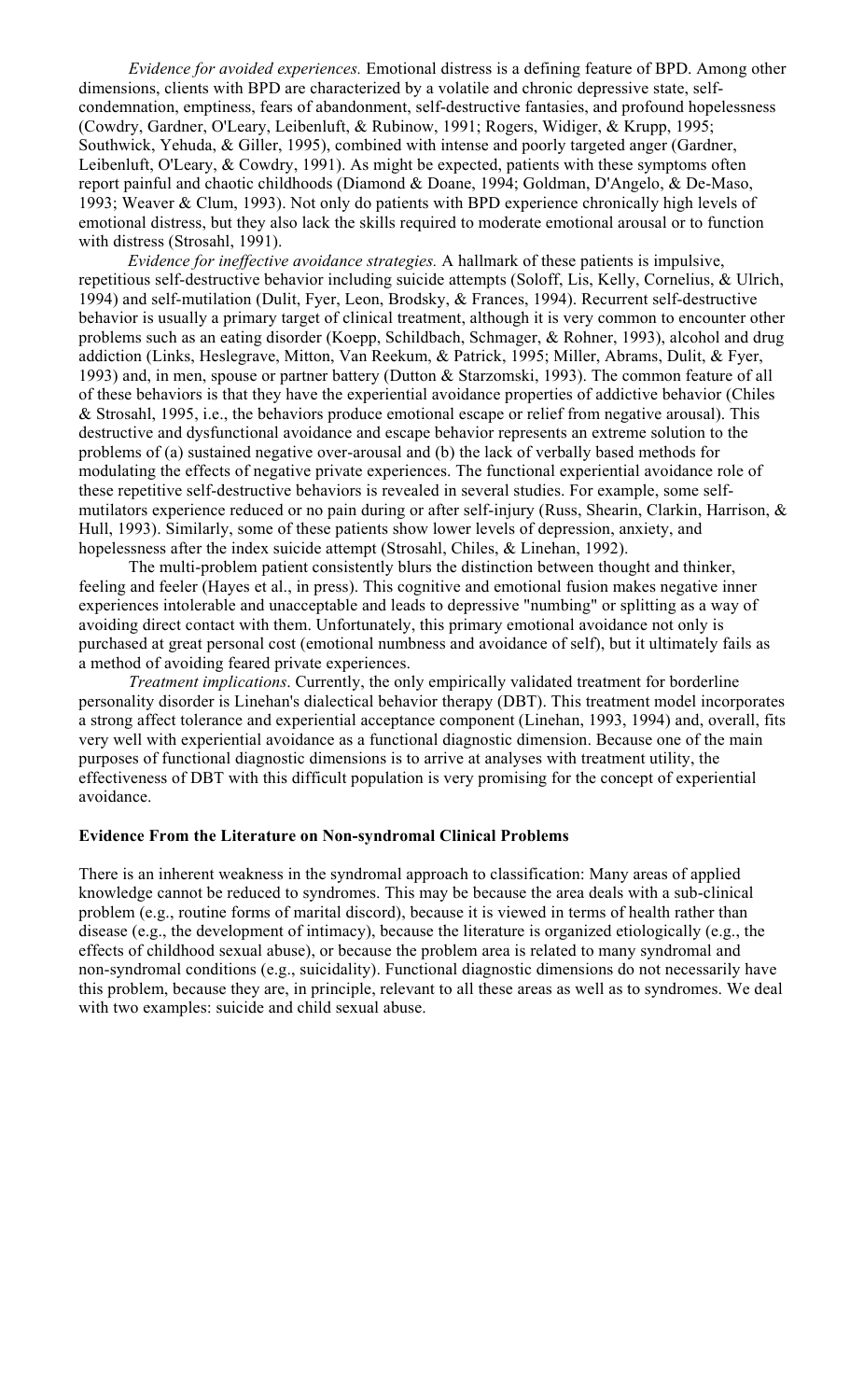#### **Suicide as the Final Ineffective Avoidance Strategy**

No human behavior is harder to conceptualize from a traditional categorical or dimensional diagnostic model than suicide. Suicide cannot be explained as the symptom of a mental illness, because as many as half of all victims could not be diagnosed as having a mental illness (Strosahl & Chiles, in press). Suicidal behavior and ideation is so prevalent in the general population that, unless more than 50% of all people are going to be diagnosed as suffering from a mental disorder, we must conclude that it is a common feature of contemporary existence (Strosahl, Linehan, & Chiles, 1984). Even considering those patients with behavior disorders, suicide is not the province of any particular diagnostic condition. For example, an equal number of suicides are seen among such diverse diagnostic groups as depression, schizophrenia, and the personality disorders (Buda & Tsuang, 1990). Suicide rates rise steadily with age, whereas no corresponding increase is seen in the prevalence of mental disorders. Men are much more likely to commit suicide, whereas women are much more likely to be diagnosed with a mental disorder (Chiles & Strosahl, 1995). Paradoxically, those patients who do not have predisposing conditions may be the most likely to commit suicide (Goldstein, Black, Nasrallah, & Winokur, 1991 ).

*Evidence for avoided experiences and suicide as an avoidance .strategy.* Approached as a method of experiential avoidance, suicide is relatively easy to understand and investigate. In the presence of seemingly bad feelings, distressing thoughts, unwanted memories, or unpleasant bodily sensations, the person formulates an "if. . . then" verbal relation in which suicide (as verbally conceived) will lead to relief, ceasing of suffering, proof of one's own rightness (or of the wrongness of others) and similarly positive private outcomes (Chiles & Strosahl, 1995; Hayes, 1992). When the motivational conditions involved in suicide are analyzed, more than half of actual or attempted suicides involve an attempt to flee from aversive events (Loo, 1986; Smith & Bloom, 1985), especially states of mind such as guilt and anxiety (Bancroft, Skrimshire & Simkins, 1976; Baumeister, 1990). Persons who commit suicide evaluate themselves quite negatively, believing themselves to be worthless, inadequate, rejected, or blameworthy (Maris, 1981; Rosen, 1976; Rothberg & Jones, 1987), Several studies have shown that avoidance-based problem solving is a primary characteristic of suicidal behavior For example, suicide attempters generally rate suicide as a more effective way of solving problems than non-suicidal patients (Chiles et al., 1989; Strosahl et al., 1992). Functional analysis of the immediate time frame before the index suicide attempt reveals unsuccessful attempts to eliminate distress (that the person regards an unacceptable and intolerable) by both functional (calling a friend) and dysfunctional (drinking) means followed by the suicide attempt (Chiles, Strosahl, Cowden, Graham, & Linehan, 1986). Treatment implications. There are two implications for intervening with suicidal behavior as a method of experiential avoidance (Chiles & Strosahl, 1995). First, it may not be necessary to alter the form called "suicidal behavior" to change its psychological function. The client does not have to eliminate suicidal thinking or behavior to attain "psychological health." Instead, it may be the client's struggle to eliminate suicidal thoughts directly that leads to the sense of "suicidal crisis," which is really a struggle over self-control. Second, there is no need to conceptualize suicidal behavior as "aberrant". Given its population prevalence, it may be construed as relatively normal behavior. For many suicidal patients, the mystery and fear associated with a clear symptom of "mental illness" can be replaced with a focus on alternative methods for either accepting unchangeable private experiences, targeting problem-solving efforts on things that can be controlled, or both.

# **The Sequelae of Childhood Sexual Abuse**

The literature on child sexual abuse suggests that it is a major risk factor in the development of a variety of problems, including depression, anxiety, self-mutilation, substance abuse, somatization, interpersonal isolation, sexual dissatisfaction, and risk for re-victimization (see Browne & Finkelhor, 1986, and Polusny & Follette, 1995, for reviews of this literature).

*Evidence for avoided experiences and ineffective avoidance strategies.* Sexual abuse results in intensively negative experiences for many individuals. For example, some of the affective responses include guilt, shame, fear, and rage (Polusny & Follette, 1995). Several researchers (Briere & Runtz,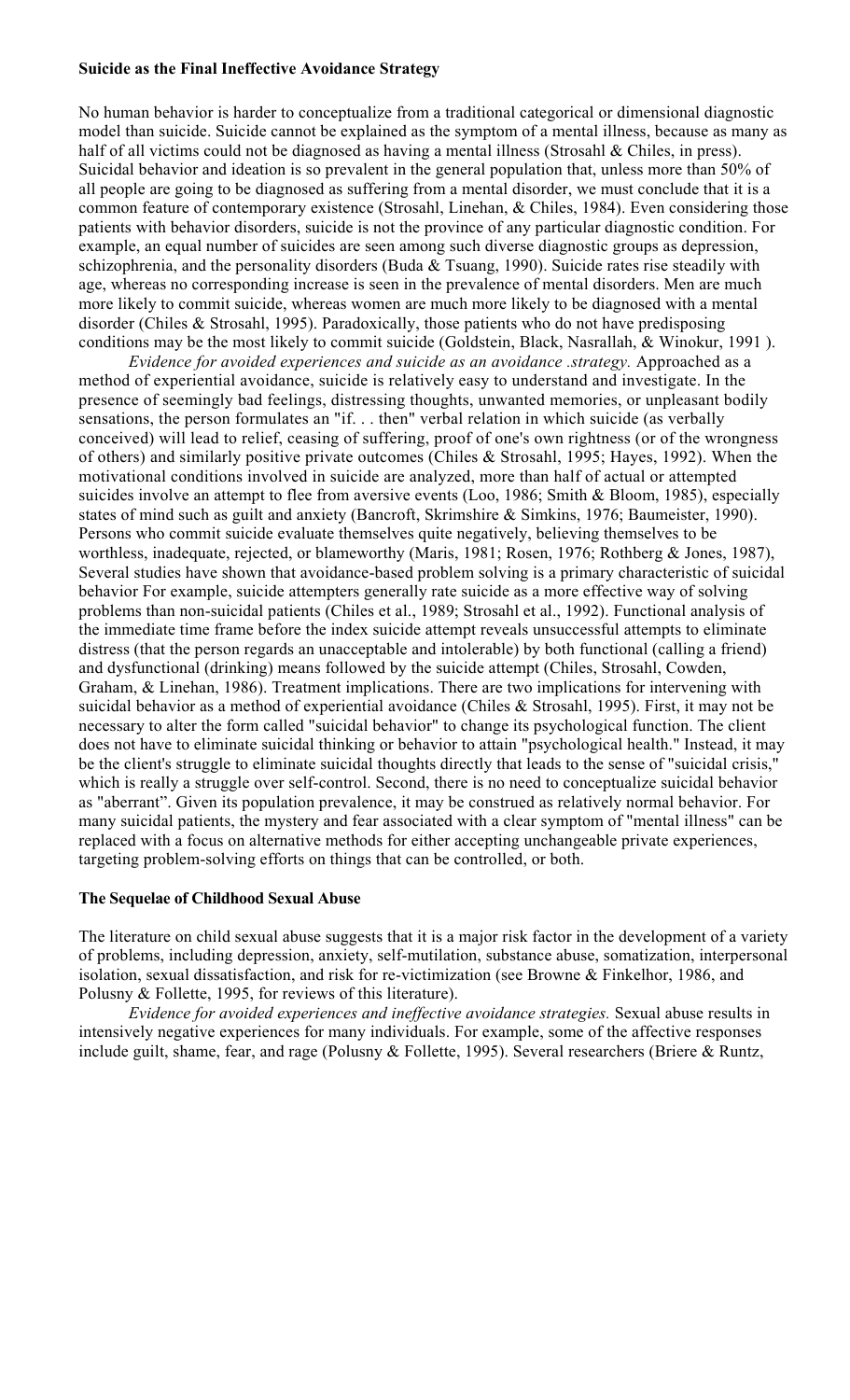1993; Polusny & Follette, 1995; Rodriquez, Ryan, & Foy, 1992) have described the correlates of child sexual abuse in terms that fit the idea that experiential avoidance is a core intrapersonal variable in the development of sequelae to childhood sexual abuse.

Although the diverse outcomes observed in clinical samples of sexual abuse survivors (e.g., dissociation, substance abuse, posttraumatic stress disorder, high-risk sexual behavior, self-mutilation) are quite variant in topography, they may actually be relatively consistent in function. For example, the use of avoidant coping strategies among survivors is predictive of such indicators of poor psychological functioning (Leitenberg et al., 1992; Rodriquez et al., 1992), although survivors rate such coping strategies as mast effective in the short term (Leitenberg et al., 1992). This fits with the larger literature on trauma, which shows that when trauma victims are assessed shortly after the traumatic event, symptoms such as numbing and avoidance of trauma reminders are far more prevalent among individuals who subsequently develop PTSD than among those who do not (Foa  $\&$  Riggs, 1995). Similarly, severity of dissociative symptoms better predicts future outcomes than does severity of anxiety (Foa & Riggs, 1995).

Avoidance of close interpersonal relationships may represent another emotionally avoidant coping strategy for the survivor. The context of a close relationship may re-stimulate thoughts and feelings associated with the abuse or the fear that those feelings would again occur. For example, intrusive images and thoughts of the abuse are frequently observed by survivors while engaging in sexual activity (Herman, Russell, & Trocki, 1986).

*Treatment implications*. The empirically based treatment literature on survivors of childhood sexual abuse is still quite limited. However, many of the persons diagnosed with traditional syndromes may carry these syndromal labels in part as a result of their abuse history. Thus, the evidence reviewed in earlier sections is relevant here. From an experiential avoidance perspective, however, treatment of abuse survivors should involve, in part, exposure to previously avoided thought, feelings. memories, and bodily sensations, and the use of methods that help undermine distraction, dissociation, and other forms of experiential avoidance. Some evidence is supportive of these recommendations (Follette, 1994).

### **Experiential Avoidance: Summary**

The core concept of experiential avoidance seems to integrate a wide body of literature drawn from basic experimental, clinical process, styles of coping, experimental psychopathology, syndromal, and non-syndromal areas. This research comes from diverse theoretical backgrounds. The faults of syndromal classification are often noted but are justified in part because these atheoretical, topographical entities bring together researchers from a variety of traditions and provide an avenue for research effort. However, functional diagnostic dimensions may do the same thing with the added benefit of etiology and treatment utility. If many forms of psychopathology are forms of experiential avoidance, then we can proceed to the theoretical and empirical analysis of this functional dimension from a wide variety of research and theoretical traditions.

### **The Treatment Implications of Experiential Avoidance**

The hallmark of functional diagnostic dimensions is the effort to stay close to the pragmatic purposes of classification. For that reason, it is important that there be clear treatment implications for this dimension. We believe that the recent interest in acceptance-based treatment approaches fits directly with the present analysis of experiential avoidance.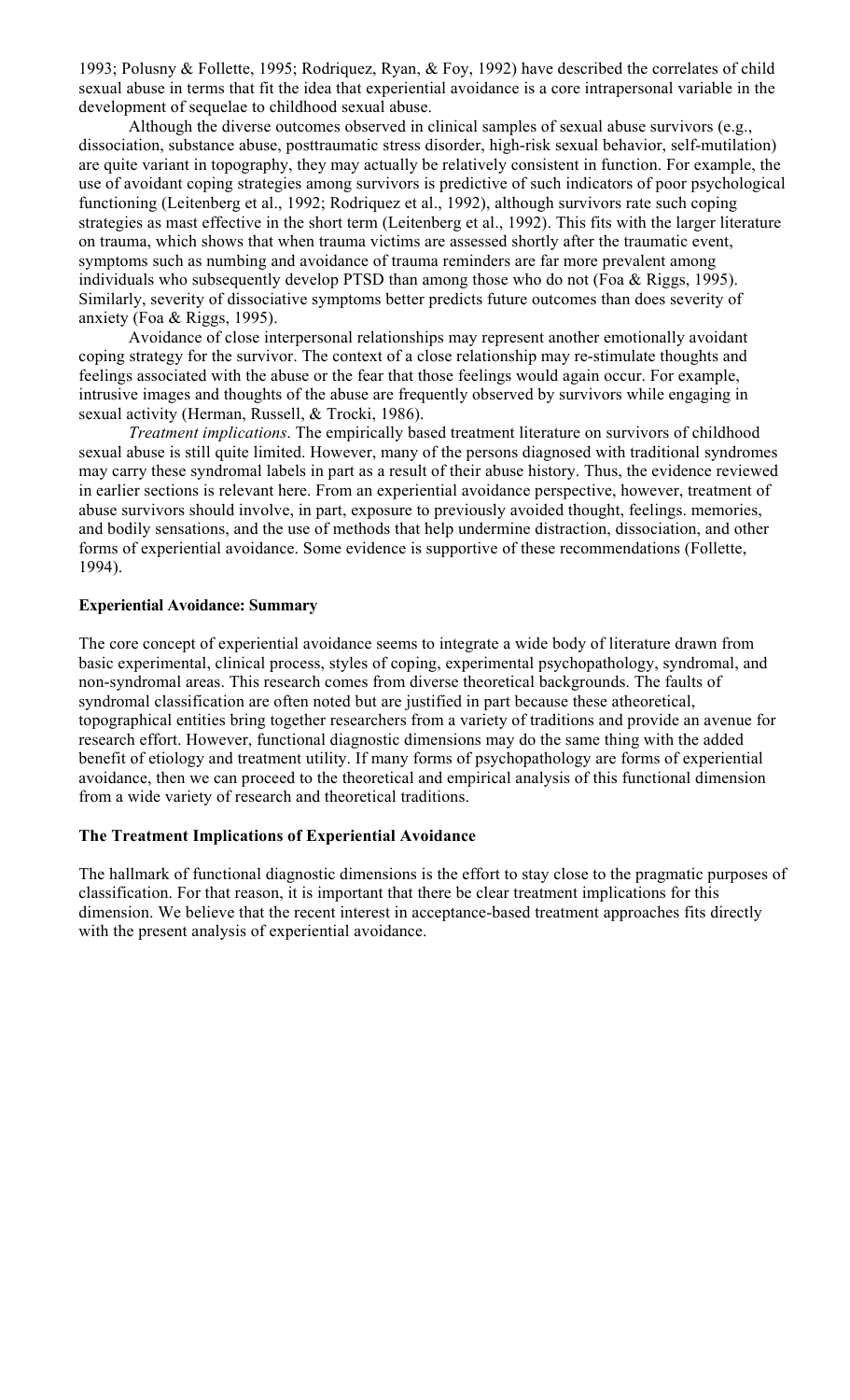In the current view, many forms of psychopathology are not merely bad problems, they are also bad solutions, based on a dangerous and ineffective use of experiential avoidance strategies. Instead of encouraging clients to use more clever ways to fight and win this war with their own thoughts, feelings, and bodily sensations, the ubiquity of problems associated with experiential avoidance suggests that it might be safer to help clients step out of this war altogether.

Acceptance-based treatments attempt to alter the impact of emotions and cognitions by altering the struggle with them rather than by attempting to change their form, frequency, or situational sensitivity. In other words, in acceptance-based approaches, the client's original aim of controlling his or her private experiences (e.g., emotions, thoughts, cravings, bodily states, etc.) is itself seen as modifiable (see Hayes et al., 1994, for a book-length review of some of these acceptance methods).

Psychological acceptance at its lowest level is implicit in any psychotherapy, because at the minimum the client and therapist must admit that there is even a problem to be worked on. At a higher level, it may be possible to change the agenda itself. Acceptance in this context means actively contacting psychological experiences - directly, fully, and without needless defense - while behaving effectively. For the client with agoraphobia, this may mean seeking out the bodily sensations that have heretofore been avoided; for the client with OCD it may mean practicing "just noticing" thoughts. An acceptance approach does not abandon direct change efforts: It simply targets them toward more readily changeable domains, such as overt behavior or life situations, rather than personal history or automatic thoughts and feelings (Hayes, 1994). In accord with our analysis of the origins of experiential avoidance, most forms of acceptance-based treatment target the domination of verbal and cognitive functions over other psychological functions. These might include paradox, meditation, just noticing, exercises in verbal flexibility, mindfulness exercises, experiential exercises, and the like.

As we have already noted in several areas, empirical analyses of acceptance methods are creating excitement in many areas (Hayes et al., 1994). For example, Barlow and his colleagues have improved the treatment of clients with agoraphobia by adding greater exposure to emotional and bodily states (Barlow & Craske, 1989; Barlow et al., 1989); Marlatt has worked on the addition of techniques drawn from Eastern psychology to promote acceptance of urges (what he called "urge surfing") as a component of relapse prevention in substance abusers (Marlatt, 1994); Linehan (1993) has improved the. treatment of personality disorders by adding mindfulness strategies and work on the acceptance of aversive emotions; mindfulness training-a Buddhist tradition emphasizing emotional acceptance-has also been used successfully with the treatment of chronic pain (Kabat-Zinn, 1991); Jacobson and his colleagues (Jacobson, 1991; Koemer et al., 1994) have improved success in behavioral marital therapy by working on acceptance of the idiosyncrasies of marital partners as a route to increased marital satisfaction; emotion-focused therapy (Greenberg & Johnson, 1988) has shown good results with couples by increasing emotional acceptance; Chiles and Strosahl (1995) have added acceptance to the treatment of suicidality; acceptance and commitment therapy (Hayes, 1987; Hayes, Strosahl, & Wilson, in press; Hayes & Wilson, 1994) has shown the beneficial effects adding emotional acceptance and cognitive defusion to the treatment of depression (Zettle, 1984; Zettle & Raines, 1989) and other disorders.

Thus, although the area is still very new, we now have a growing body of data that point to the importance of psychological acceptance across a wide range of clinical disorders. Interestingly, many of the less empirically oriented treatment strategies have long emphasized forms of acceptance, from psychoanalysis (Freud, 1924) to logotherapy (Frankl, 1975) to Alcoholics Anonymous (Wulfert, 1994). Some empirical clinicians may be worried by this overlap between the more and less empirical sides of psychology, but it could be very healthy for the field if dimensions can be found that cross these boundaries without a loss in scientific integrity.

#### **Summary**

Syndromal classification is in many ways foreign to psychology, because it tends to ignore the developmental, functional, contextual approach to behavior that is characteristic of much of our discipline in favor of a more object like, pathological, medical approach (Hayes & Heiby, 1996). It seems extraordinarily unlikely that syndromal classification will go away anytime soon, but the slow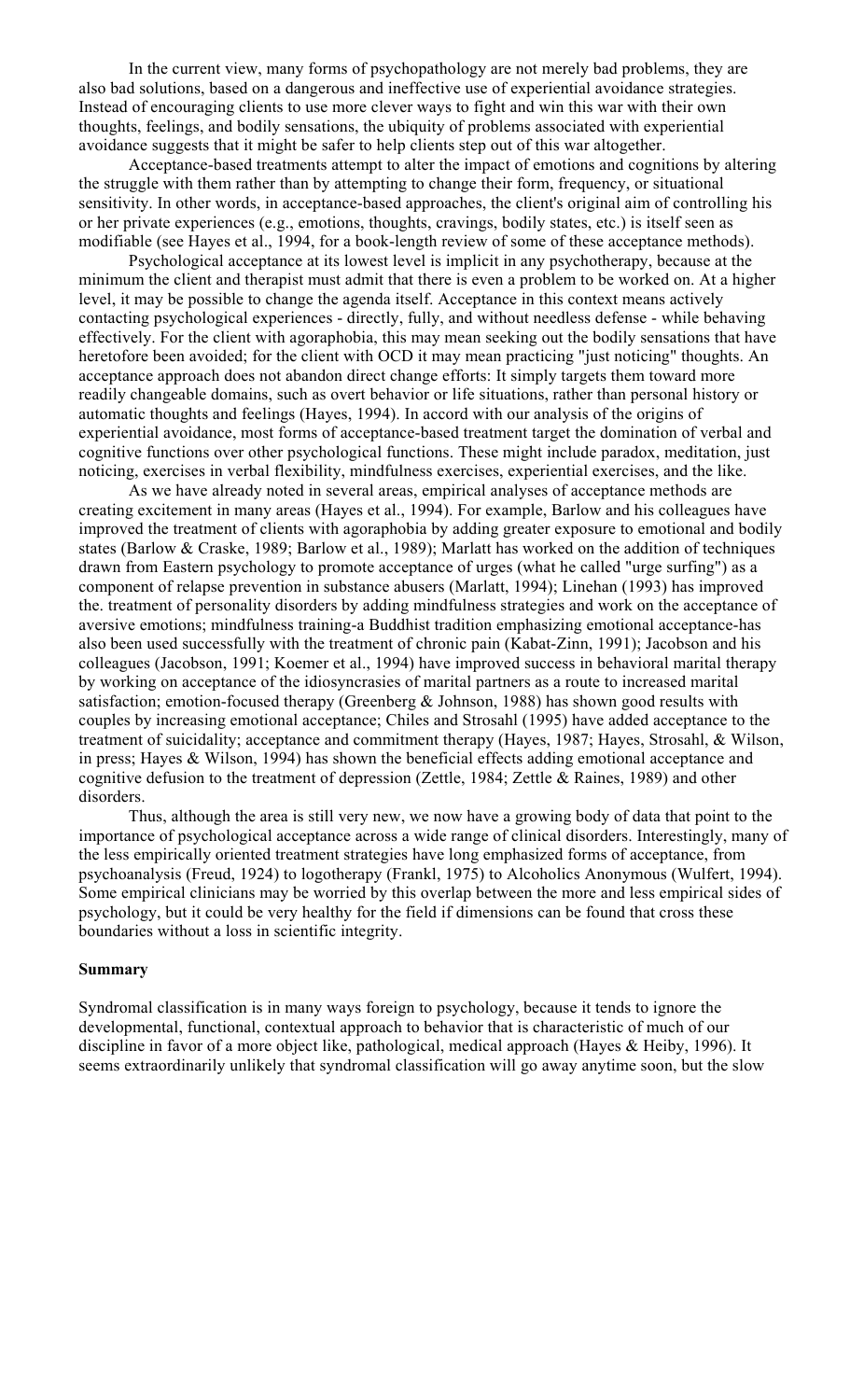progress of a scientific approach to psychopathology suggests that alternative approaches should be fostered and tested.

Functional diagnostic dimensions present such an alternative, of which emotional avoidance is just one example (other possible dimensions might include such examples as poor rule generation, inappropriate rule following, or socially impoverished repertoires, although defense of these dimensions awaits another day). Functional diagnostic dimensions are not traditional disorders, nor are they wellworked-out etiological theories. They are dimensional processes, not all-or-nothing categories, that suggest psychological processes relevant to etiology, that make coherent many topographical forms under a single functional process, and that can be readily linked to treatment. As such, they provide a kind of functional middle ground between mere psychological topography on the one hand or welldeveloped and functional psychological theories of psychopathology on the other.

Functional diagnostic dimensions focus directly and non-prejudicially on the behavior of interest. This allows research from many areas of our disparate field to proceed, but in a manner that is more fitting with psychology and its traditions than the psychiatric nosology that we have imported.

# **References**

Adams, H. E., & Cassidy, J. F. (1993). The classification of abnormal behavior. In P. B. Sutker & H. E. Adams(Eds.), Comprehensive handbook of psychopathology (pp. 3-26). New York: Plenum Press.

Akiskal, H. S. (1994). The temperamental borders of affective disorders. Acta Psychiatrica Scandinavica, 89, 32-37.

American Psychiatric Association. (1980). Diagnostic and statistical manual of mental disorders (3rd ed.). Washington, DC: Author.

American Psychiatric Association. (1994). Diagnostic and statistical manual of mental disorders (4th ed.). Washington, DC: Author.

Bancroft, J., Skrimshire, A., & Simkins, S. (1976). The reasons people give for taking overdoses. British Journal of Psychiatry, 128. 538-548.

Bandura, A. (1968). A social learning interpretation of psychological dysfunctions. In P. London & D. Rosenhan (Eds.), Foundations of abnormal psychology (pp. 293-344). New York: Holt, Rinehart & Winston.

Bandura, A. (1982). The psychology of chance encounters and life paths. American Psychologist, 37, 747-755.

Barlow. D. H. (1988). Anxiety and its disorders. Nature and treatment of anxiety and panic. New York: Guilford Press.

Barlow, D. H., & Beck, J. G. (1984). The psychosocial treatment of anxiety disorders: Current status, future directions. In J. B. Williams & R. L. Spitzer (Eds.). Psychotherapv research: Where are we and where should we go? (pp. 29-44). New York: Guilford Press.

Barlow. D. H., & Craske, M. G. (1989). Mastery of your anxiety and panic. New York: Graywind.

Barlow, D. H., Craske, M. G., Cerny, J. A., & Klosko, J. S. (1989). Behavioral treatment of panic disorder. Behavior Therapy 20. 261-282.

Baumeister, R. F. (1990). Suicide as escape from self. Psychological Review 97. 90-113. Beck. A. T., & Emery. G. (1985). Anxiety disorders and phobias. New York: Basic Books.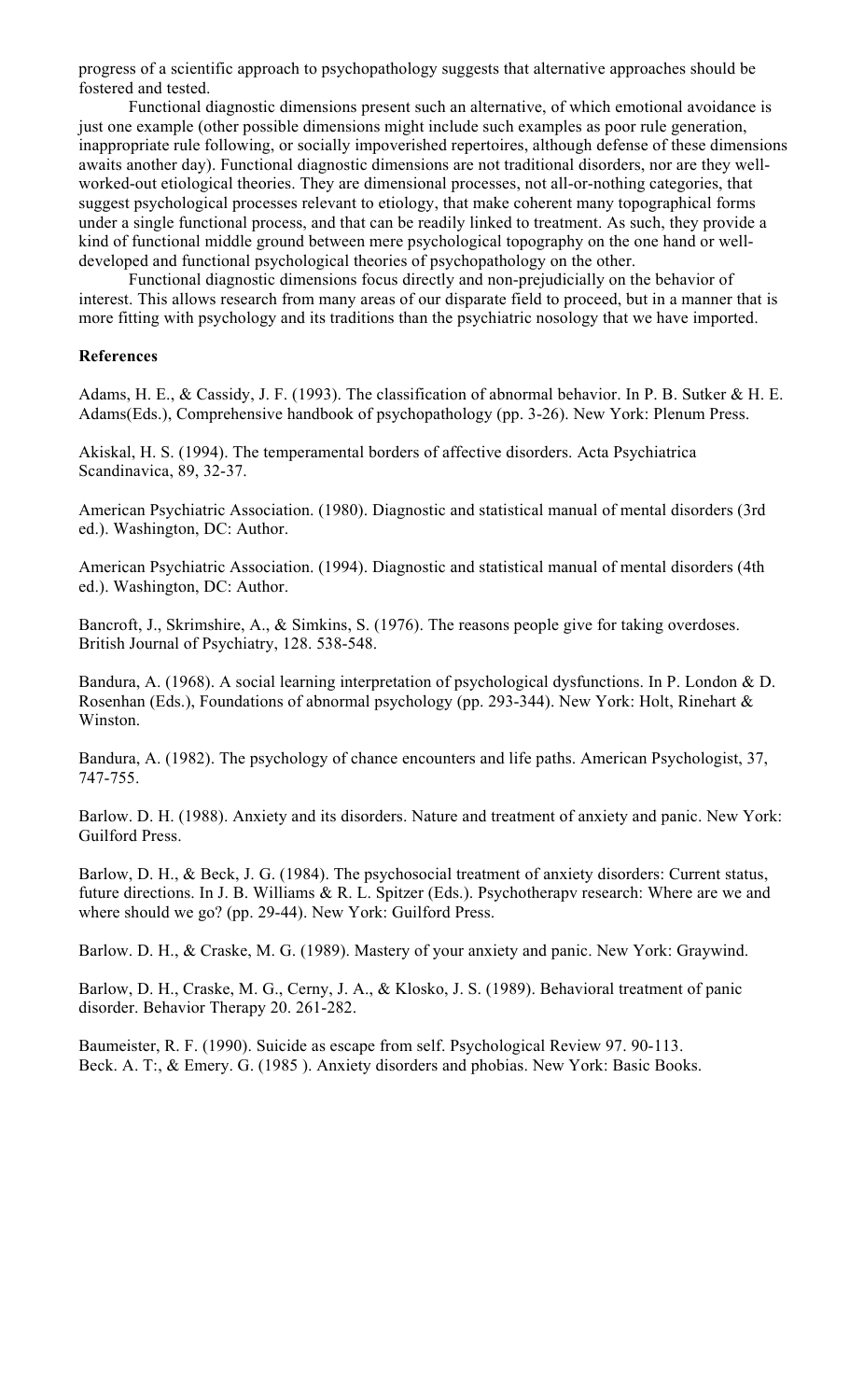Beck, A. T., Wright. F. D., Newman, C. F, & Liese, B. S. (1993). Cognitive therapy of substance abuse. New York: Guilford Press.

Becker. E. (1973). The denial of death. New York: Free Press.

Biglan, A., & Haves, S. C. (1996). Should the behavioral sciences become more pragmatic? The case for functional contextualism in research on human behavior. Applied and Preventive Psvchology. Current .Scientific Perspectives, 5. 47-57.

Briere, J.. & Runtz, M. (1993). Childhood sexual abuse: Long-term sequelae and implications for psychological assessment. Journal of Interpersonal Violence. 8, 312-330.

Browne, A., & Finkelhor, D. (1986). Impact of child sexual abuse: A review of the research. Psychological Bulletin, 99.66-77.

Bruner-Mattson, S. F., & Hovanitz, C. A. (1990)- Coping and attributional styles as predictors of depression. Journal of Clinical Psycholoqy; 46, 557-565.

Bruner. J. S., Goodnow, J. J., & Austin, G. A. (1956). A study of thinking. New York; Wiley.

Buda, M.. & Tsuang, M. (1990). The epidemiology of suicide: Implications for clinical practice. In S.

Blumenthal & D. Kupfer (Eds.), Suicide over the life cycle; Risk Factors, assessment and treatment of suicidal patients(pp. 17-37). Washington, DC: American Psychiatric Press.

Chambless, D. L., Caputo, G. C., Bright, P., & Gallagher, R. (1984). Assessment of fear in agoraphobics: The Body Sensations Questionnaire and the Agoraphobic Cognitions Questionnaire. Journal of Consulting and Clinical Psychology 52. 1090- 1097.

Chambless, D. L., & Gracely, E. J. (1988). Prediction of outcome following in vivo exposure treatment of agoraphobia. In I. Hand & H. U. Wittchen (Eds.), Panic and phobias. II: Treatment and variables affecting outcome (pp. 209-220). New York: Springer.

Childress, A. R.. McLellan, A. T, Natale, M., & O'Brien, C. P. (1986). Mood states can elicit conditioned withdrawal and cravings in opiate abuse patients. In L. Harris (Ed.), Problems of drug dependence (National Institute of Drug Abuse Monograph Series No. 76, pp. 137-144). Washington, DC: U. S. Government Printing Office.

Chiles, J., & Strosahl. K. (1995). The suicidal patient: Principles of assessment, treatment and case management. Washington, DC: American Psychiatric Press.

Chiles, J., Strosahl, K., Cowden, L., Graham. R., & Linehan, M. (1986). The 24 hours before hospitalization: Factors related to suicide attempting. Suicide and Life Threatening Behavior. 16, 335- 342.

Chiles, J., Strosahl, K., Yanping, Z., Michael, M.. Hall, K., Jamelka, R., Senn, B., & Reto, C. (1989). Depression, hopelessness and suicidal behavior in Chinese and American psychiatric patients. American, Journal of Psychiatry 146. 339-344.

Cioffi, D., & Holloway, J. (1993). Delayed costs of suppressed pain. Journal of Personality and Social Psvchology 64, 274-282.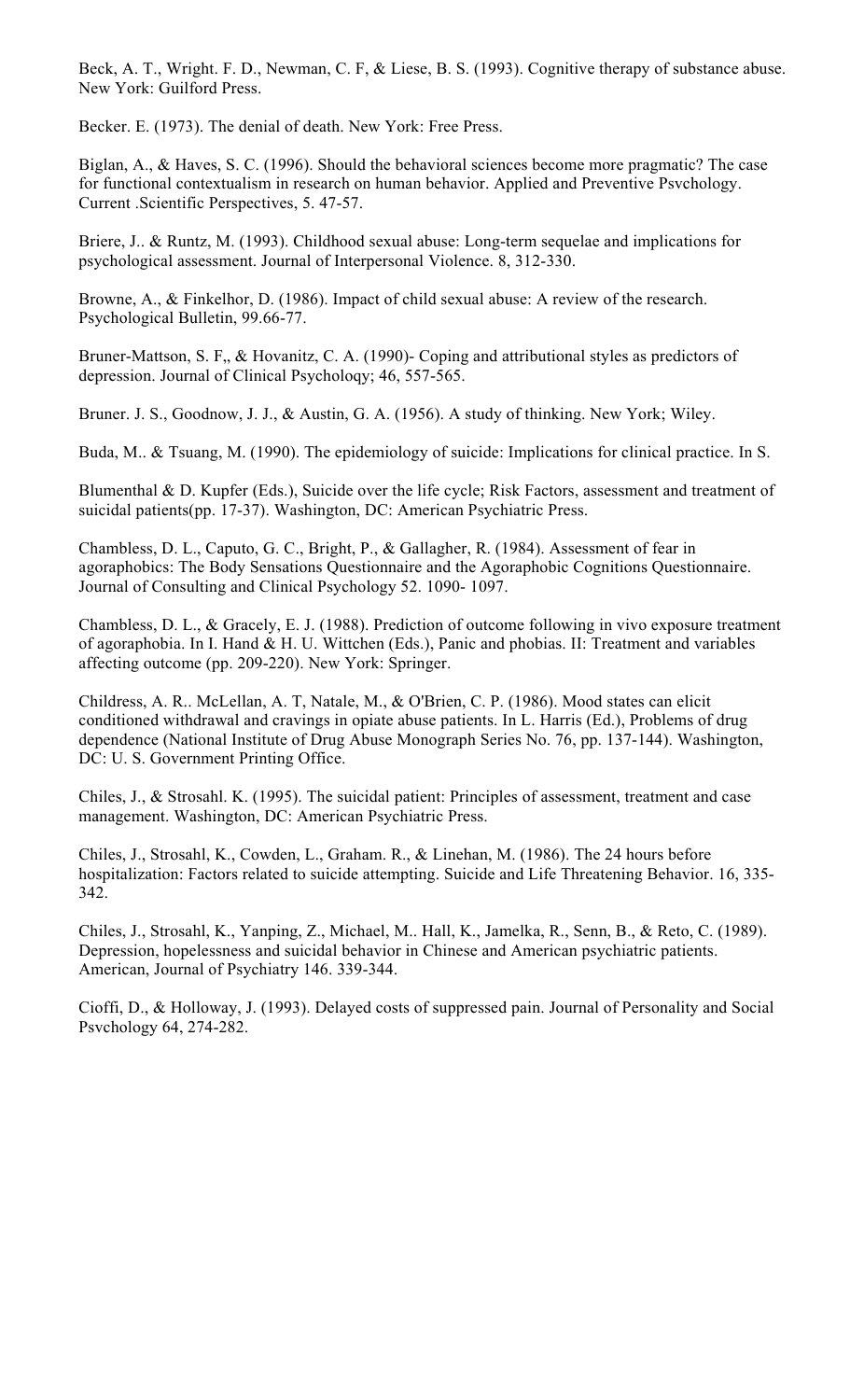Clark, D. A., & Purdon, C. (1993). New perspectives for a cognitive theory of obsessions. Australian Psychologist. 28. 161-167,

Clark, D. M. (1986). A cognitive approach to panic. Behaviour Research and Therapy 24. 461-470.

Clark, D. M., Ball. S., & Pape, D. (1991). An experimental investigation of thought suppression. Behaviour Research and Therapy; 29. 253-257.

Conners, G. J., O'Farrell. T. J., Cutter, H. S. G., & Thompson, D. L. (1986). Alcohol expectancies among male alcoholics. problem drinkers. and non-problem drinkers. Alcoholism: Clinical and Experimental Research, 10. 667-670.

Cooper. M. L., Russell. M., Skinner, J. B., Frone, M. R., & Mudar, P. (1992). Stress and alcohol use: Moderating effects of gender, coping. and alcohol expectancies. Journal of Abnormal Psychology 101, 139-152.

Cordova. J., & Kohlenberg, R. (1994). Acceptance and the therapeutic relationship. In S. C. Hayes, N. S. Jacobson, V, M. Follette, & M. J. Dougher (Eds.), Acceptance and change: Content and contort in psychotherapy (pp. 125-140). Reno. N V: Context Press.

Cowdry, R. W., Gardner, D. L., O'Leary, K. M., Leibenluft, E., & Rubinow, D. R. (1991). Mood variability: A study of four groups. American Journal of Psychiatry: 148. 1505-151 1.

Craske, M. G., & Barlow, D, H. ( 1990). Nocturnal panic: Response to hyperventilation and carbon dioxide challenges. Journal of Abnormal Psychology; 99,302-307.

Craske, M. G., Miller. P. P, Rotunda, R., & Barlow, D. H. (1990). A descriptive report of features of initial unexpected panic attacks in minimal and extensive avoiders. Behaviour Research and Therapy; 28, 395-400.

Craske, M. G.. Sanderson, W. C.. & Barlow, D. H. (1987). The relationships between panic, fear, and avoidance. Journal of Anxiety. Disorders, 1. 153-160.

Craske, M. G., Street, L., & Barlow, D. H. (1989). Instructions to focus upon or distract from internal cues during exposure treatment of agoraphobic avoidance. Behaviour Research and Therapy; 27, 663- 672.

Dawes, R. M. (1994). House of cards: Psychology and psychotherapy built on myth. New York: Free Press.

DeGenova, M. K., Patton, D. M.. Jurich, J. A., & MacDermid, S. M. (1994). Ways of coping among HIV infected individuals. Journal of Social Psychology 134. 655-663.

Diamond, D., & Doane, J. A. (1994). Disturbed attachment and negative affective style. An intergenerational spiral. British Journal of Psychiatry: 164,770-781.

Druley, K. A., Baker, S. L., & Pashko, S. (1987). Stress: Alcohol and drug interactions. In E. Gottheil, K. A. Druly, S. Pashko, & S. P. Weinstein (Eds.). Stress and addiction (pp. 24-39). New York: Brunner/Mazel.

Dulit, R. A., Fyer, M. R.. Leon. A. A., Brodsky, B. S., & Frances. A. J. (1994). Clinical correlates of self-mutilation in borderline personality disorder. American Journal of Psvchiatrv 151. 1305-1311.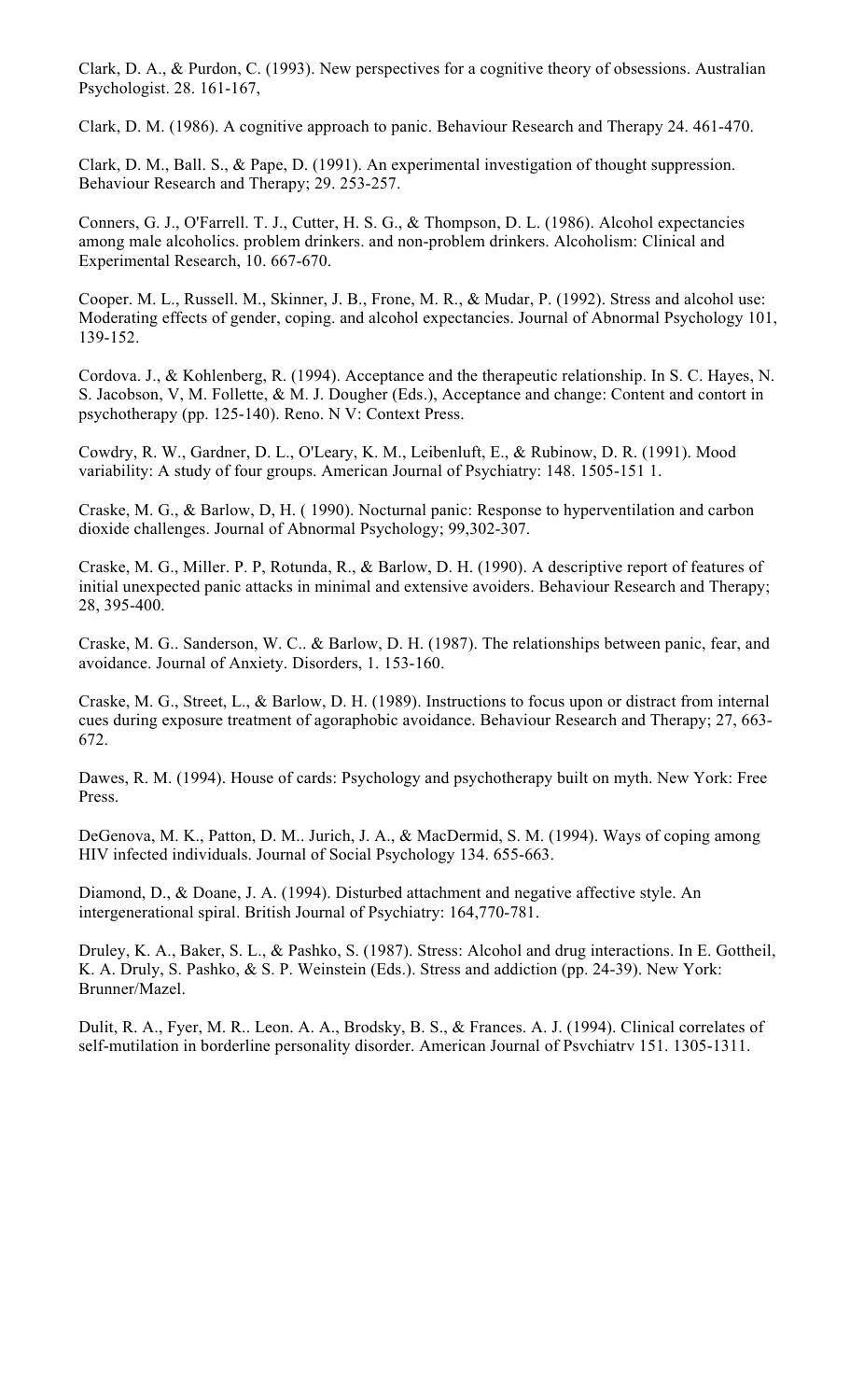Dutton, D. G., & Starzomski, A. J. (1993). Borderline personality in perpetrators of psychological and physical abuse. Violence and Victims, 8. 326-337.

Ehlers. A., Margraf, J., Roth, W T, Taylor, C. B., & Birbaumer, N. (1988). Anxiety induced by false heart rate feedback in patients with panic disorder. Behavior Research and Therapy, 26, 1-11.

Ellis, A., & Robb, H. (1994). Acceptance and rational-emotive therapy. III S. C. Hayes, N. S. Jacobson, V. M. Follette, & M. J. Dougher (Eds.), Acceptance and change: Content and context in psychotherapy (pp. 91-102). Reno, NV: Context Press.

Endler. N. S., & Parker. J. D. A. (1990). The multidimensional assessment of coping: A critical evaluation. Journal of Personality and Social Psychology 58. 844-854.

Eysenck. H. J. (1986). A critique of contemporary classification and diagnosis. In T Millon & G. L. Klerman (Eds.), Contemporary directions in psychopathology: Toward the DSM-IV (pp. 73 -98 ). New York: Guilford Press.

Foa. E, B., & Kozak, M. S. (1986). Emotional processing of fear: Exposure to corrective information. Psychological Bulletin, 99. 20-35.

Foa, E. B., & Riggs, D. S. (1995). Posttraumatic stress disorder following assault: Theoretical considerations and empirical findings. Current Directions in Psychological Science. 4. 61-65.

Foa, E. B., Steketee, G,. Grayson, J. B., Turner, R. M., & Latimer, P. R. (1984). Deliberate exposure and blocking of obsessive-compulsive rituals: Immediate and long-term effects. Behavior Therapy, 15. 450472.

Foa. E. B., Steketee, G., & Young. M. C. (1984). Agoraphobia: Phenomenological aspects, associated characteristics, and theoretical considerations. Clinical Psychology Review, 4. 431-457.

Folkman, S., & Lazarus, R. S. (1988). Ways of Coping Questionnaire Palo Alto, CA: Consulting Psychologists Press.

Follette, V. M. (1994), Survivors of child sexual abuse: Treatment using a contextual analysis. In S. C. Hayes. N. S. Jacobson, V. M. Follette, & M. J. Dougher (Eds.), Acceptance and Change: Content and context in psychotherapy (pp. 255-268). Reno, NV: Context Press.

Follette, W. C. (1995 ). Correcting methodological weaknesses in the knowledge base used to derive practice standards. In S. C. Hayes, V. M. Follette, R. D. Dawes, & K. Grady (Eds.), Scientific standards of psychological practice: Issues and recommendations (pp. 229-247). Reno, NV: Context Press.

Follette. W. C., & Hayes, S. C. (1992). Behavioral assessment in the DSM era. Behavioral Assessment. 14,323-343.

Follette, W. C., Houts, A. C., & Hayes, S. C. (1992). Behavior therapy and the new medical model. Behavioral Assessment, 14. 323-343.

Foulds, G. A. (1971), Personality deviance and personal symptomatology. Psychological Medicine. 3. 222-233.

Frankl, V E. (1975). Paradoxical intention and deflection. Psychotherapy: Theory Research and Practice. 12, 226-237.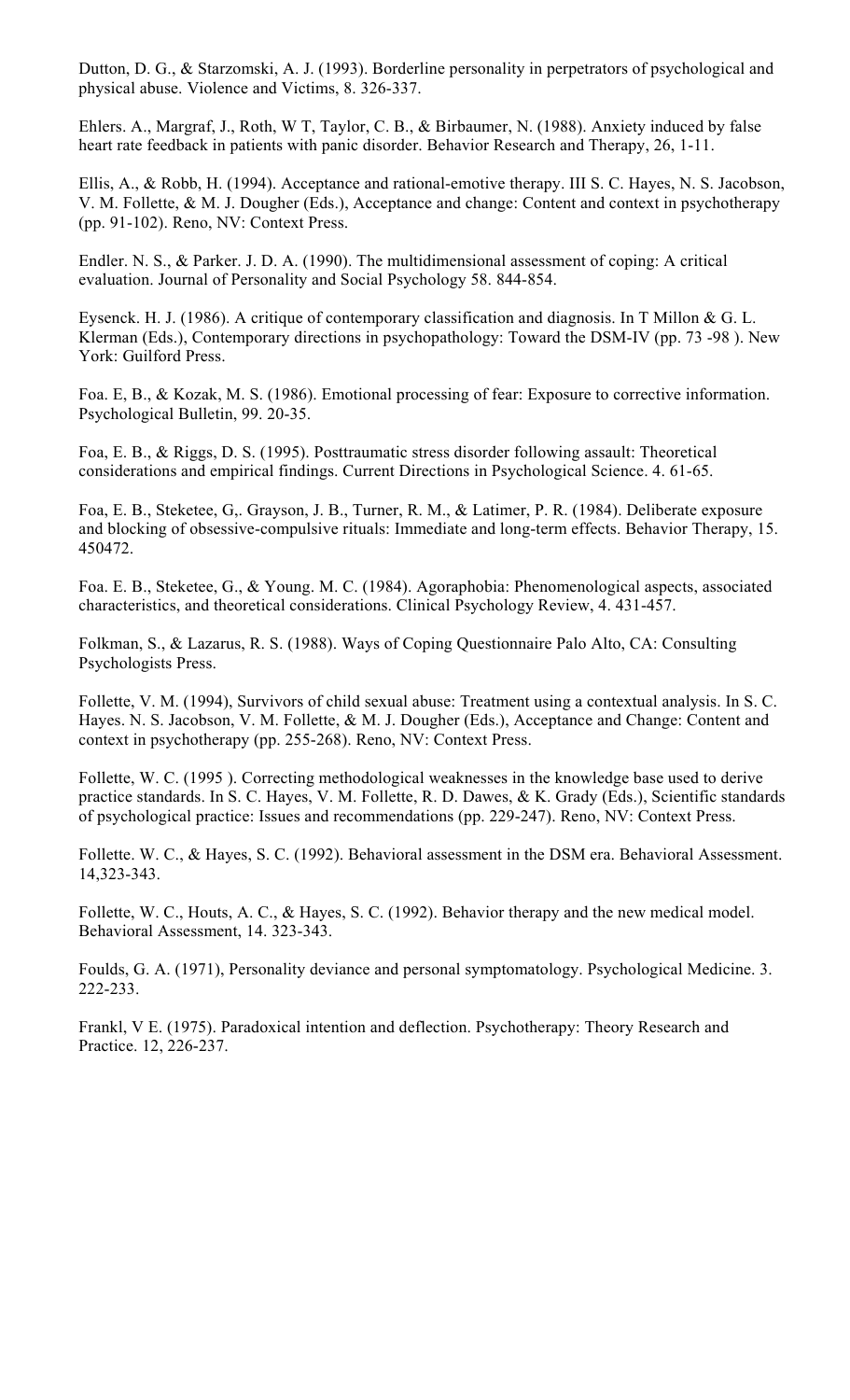Freud, S. (1966). Introductory lectures on psychoanalysis. New York: Norton. (Original work published 1920)

Freud. S. (1924). Collected papers (Vol. I ). London: Hogarth Press.

Gardner D. L., Leibenluft, E., O'Leary, K. M., & Cowdry, R. W (1991). Self-ratings of anger and hostility in borderline personality disorder. Journal of Nervous and Mental Disease. 179. 157- 161.

Geiser, D. (1992). A comparison of acceptance-focused and control-focused interventions in a chronic pain treatment center. Unpublished doctoral dissertation. University of Nevada, Reno.

Gifford, E. V (1994). Setting a course for behavior change: The verbal context of acceptance. In S. C. Hayes, N. S. Jacobson, V. M. Follette, & M. J. Dougher (Eds.) Acceptance and change: Content and context to psychotherapy (pp. 218-222). Reno, NV: Context Press.

Gifford, E. V. (1995). Functional contextualism as a philosophical position for clinical psychology. The Naturalist, 2. 15-21.

Gold, D. B., & Wegner, D. M. (1995). Origins of ruminative thought: Trauma. Incompleteness, nondisclosure, and suppression. Journal of Applied Social Psychology, 25, 1245--1261.

Goldman, S. J., D'Angelo, E. J., & DeMaso, D. R. (1993). Psychopathology in the families of children and adolescents with borderline personality disorder. American Journal of Psychiatry, 150. 1832-1835.

Goldstein, R. B., Black, D. W., Nasrallah, A., & Winokur, G. (1991). The prediction of suicide: Sensitivity, specificity, and predictive value of a multivariate model applied to suicide among 1,906 patients with affective disorders. Archives of General Psychiatry, 48. 418-422.

Goldstein, A. J., & Chambless, D. L. (1978). A reanalysis of agoraphobia. Behavior Therapy, 9. 47-59.

Grayson, J. B., Foa, E. B., & Steketee, G. (1982). Habituation during exposure treatment: Distraction versus attention focusing. Behaviour Research and Therapy, 20, 323-328.

Greenberg, L. S. (1983). Toward a task analysis of conflict resolution in Gestalt therapy. Psychotherapy: Theory: Research and Practice, 20, 190--201.

Greenberg, L. (1994). Acceptance in experiential therapy. In S. C. Hayes, N. S. Jacobson, V. M. Follette, & M. J. Dougher (Eds.), Acceptance and change: Content and context in psychotherapy (pp. 53-67). Reno, NV: Context Press.

Greenberg, L. S., & Dompierre, L. M. (1981). Specific effects of Gestalt two-chair dialogue on intrapsychic conflict in counseling. Journal of Counseling Psychology, 28.288-294.

Greenberg, L. S., & Johnson, S. M. (1988). Emotionally focused therapy for couples. New York: Guilford Press.

Greenberg, L. S., & Safran J. D. (1989). Emotion in psychotherapy. American Psychologist, 44. 19-29.

Greenberg, L. S., & Webster, M. C. (1982). Resolving decisional conflict by Gestalt two-chair dialogue: Relating process to outcome. Journal of Counseling Psychology, 29, 468-477.

Hayes, S. C. (1984). Making sense of spirituality. Behaviorism. 12, 99-110.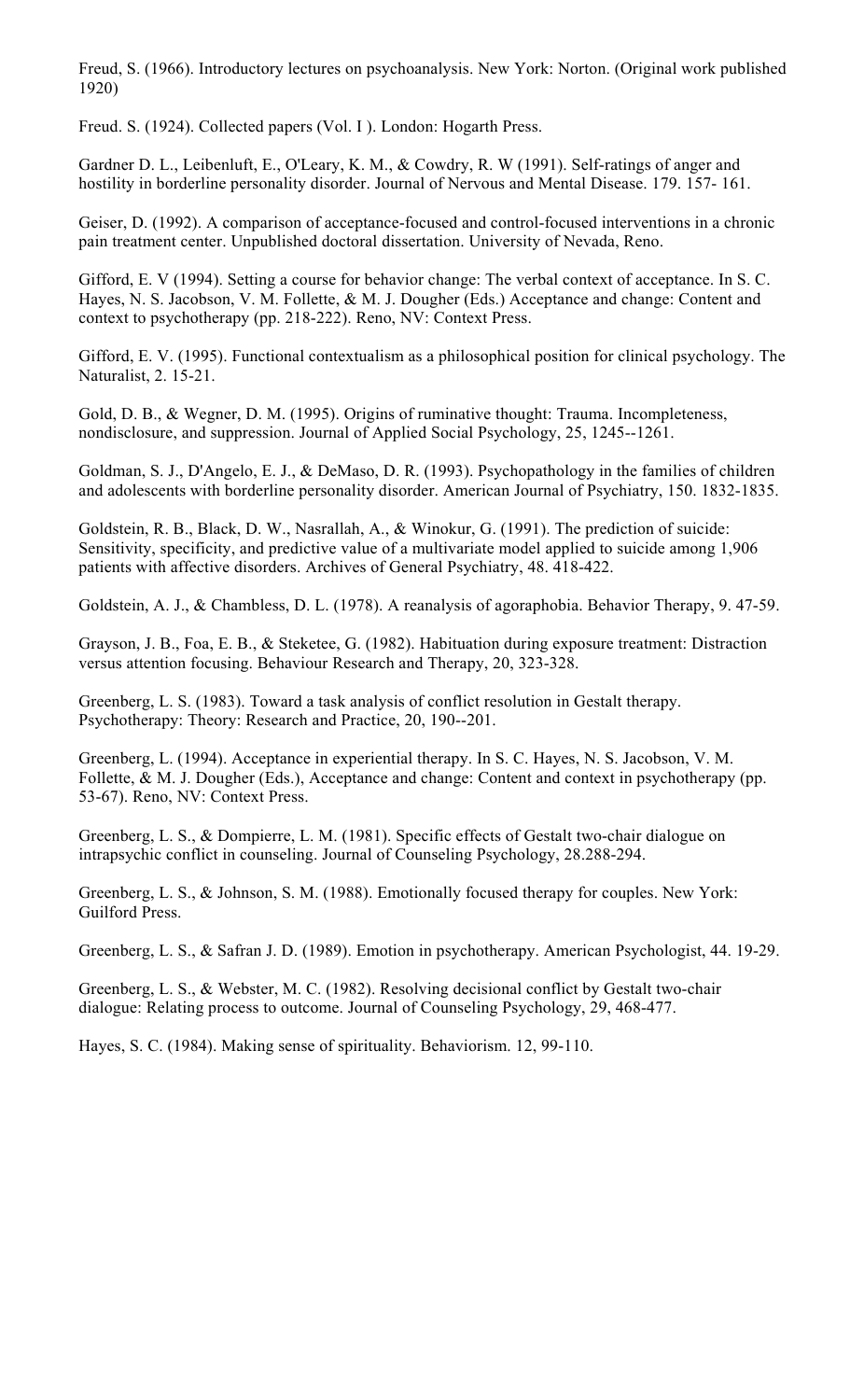Hayes, S. C. (1987). A contextual approach to therapeutic change. In N. Jacobson (Ed.), Psychotherapists in clinical practice: Cognitive and behavioral perspectives (pp. 327-387). New York: Guilford Press.

Hayes, S. C. ( 1992). Verbal relations, time, and suicide. In S. C. Haves & L. J. Hayes (Eds. ), Understanding verbal relations (pp. 109- 118). Reno, NV: Context Press.

Hayes, S. C. 1994). Content, context, and the types of psychological acceptance. In S. C. Hayes, N. S. Jacobson, V M. Follette, & M. J. Dougher (Eds.), Acceptance and change. Content and context in psvchotherapy (pp. 13-32). Reno, NV: Context Press.

Hayes, S. C., & Follette, W. C. (1992). Can functional analysis provide a substitute for syndromal classification? Behavioral Assessment. 14, 345-365.

Hayes, S. C., Follette, W. C., & Follette, V. M. (1995). Behavior therapy: A contextual approach. In A. S. Gorman & S. B. Messer (Eds.), Essential psychotherapies: Theory and practice (pp. 128-181 ). New York: Guilford Press.

Hayes, S. C., & Hayes, L. J. (1992). Verbal relations and the evolution of behavior analysis. American Psychologist, 47. 1383-1395.

Hayes, S. C, & Heiby, E. (1996). Psychology's drug problem: Do we need a fix or should we just say no? American Psychologist, 51. 198-206.

Hayes, S. C., Jacobson, N. S.. Follette, V M., & Dougher, M. J. (Eds.). (1994). Acceptance and change. Content and context in psychotherapy. Reno, NV: Context Press.

Hayes, S. C., Nelson, R. O., & Jarrett, R. (1987). Treatment utility of assessment: A functional approach to evaluating the quality of assessment. American Psychologist. 42. 963-974.

Hayes, S. C., Strosahl, K., & Wilson, K. G. (in press). Acceptance and commitment therapy: Understanding and treating human suffering. New York: Guilford Press.

Hayes, S. C., & Wilson, K. G. (1993). Some applied implications of a contemporary behavior analytic account of verbal behavior. The Behavior Analyst, 16. 283-301.

Hayes, S. C., & Wilson, K. G. (1994). Acceptance and commitment therapy: Altering the verbal support for experiential avoidance. The Behavior Analyst, 17, 289-303.

Herman. J. L., Russell, D. E. H., & Trocki, K. (1986). Long-term effects of incestuous abuse in childhood. American Journal of Psychiatry, 143, 1293-1296.

Hersen, M., & Bellack, A. S. (1988). DSM-III and behavioral assessment. In A. S. Bellack & M. Hersen (Eds.), Behavioral assessment: A practical handbook (3rd ed., pp. 67-84 ). New York: Pergamon Press.

Hill, C. E. (1990). Exploratory in-session process research in individual psychotherapy: A review. Journal of Counselling and Clinical Psychology, 58, 288-294.

Hoes, M. J. (1986). Biological markers in psychiatry. Acta Psychiatrica Belgica, 86. 220-241.

Hollander, E. (1993). Obsessive-compulsive related disorders. Washington, DC: American Psychiatric Press.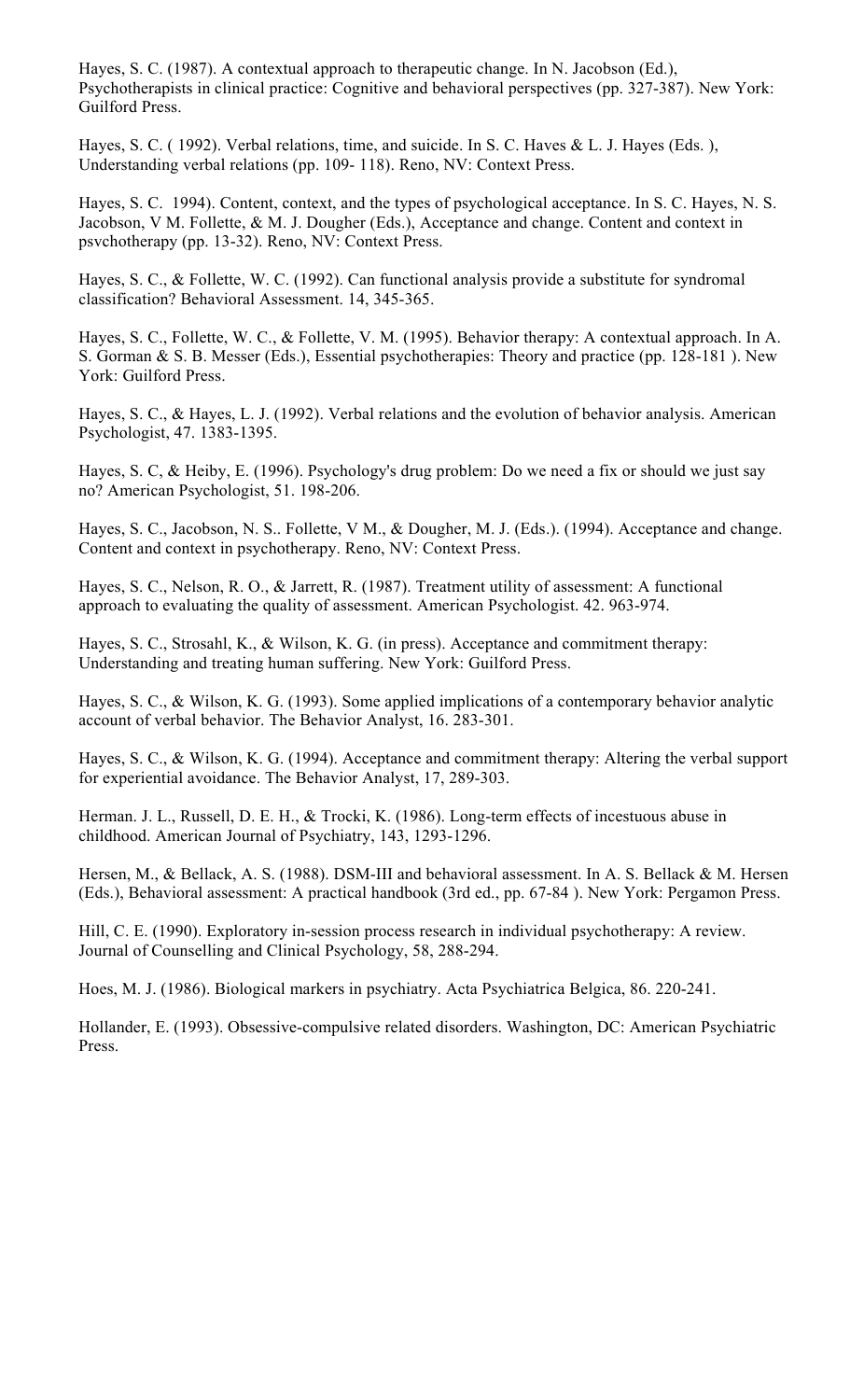Hoogduin, C. A. L., & Duivenyoorden, H. J. (1987). A decision model in the treatment of obsessivecompulsive neuroses. British Journal of Psychiatry, 152.516-521.

Ireland, S. J., McMahon, R. C., Malow, R. M., & Kouzekanani, K. (1994). Coping style as a predictor of relapse to cocaine abuse. In L. S. Harris (Ed.), Problems of drug dependence. 1993: Proceedings of the 55<sup>th</sup> Annual Scientific Meeting (National Institute of Drug Abuse Monograph Series No. 141, p. 158). Washington, DC: U. S. Government Printing Office.

Jacobson, N. S. (1991. November). Acceptance and change. Presidential address delivered to the meeting of the Association for Advancement of Behavior Therapy, New York.

Jensen, M. P., & Karoly, P. (1991). Control beliefs, coping efforts, and adjustment to chronic pain. Journal of Consulting and Clinical Psychology 59, 431-438.

Kabat-Zinn, J. (1991). Full catastrophy living. New York: Delta.

Kanfer, F. H., & Grimm, L. G. (1977). Behavioral analysis: Selecting target behaviors in the interview. Behavior Modification, 1. 7-28.

Keijslers, G. P. J., Hoogduin, C. A. L., & Schaap, C. P. (1994). Prognostic factors in the treatment of panic disorder with and without agoraphobia. Behaviour Research and Therapy, 25. 689-708.

Khantzian, E. J. 1985). The self-medication hypothesis of addictive disorders: Focus on heroin and cocaine. American Journal of Psychiatrv, 142. 1259-1264.

Khorakiwala, D. (1991). An analysis of the process of client change in a contextual approach to therapy. Unpublished doctoral dissertation. University of Nevada, Reno.

Kiesler, D. 1971). Patient experiencing and successful outcome in individual psychotherapy of schizophrenics and psychoneurotics. Journal of Consulting and Clinical Psychology, 37,370-385-

Klein, M. H., Mathieu, P. L., Gendlin, E. T, & Kiesler, D. J. (1969). The Experiencing Scale: A research and training manual (Vols. 1 and 2). Madison: University of Wisconsin Extension Bureau of Audiovisual Instruction.

Klein, M. H., Mathieu-Coughlan, P. L., & Kiesler, D. J. (1987). The Experiencing Scales. In L. S. & W. M. Pinsof (Eds.), The psychotherapeutic process: A research handbook (pp: 21-71 ). New York: Guilford Press.

Koepp, W., Schildbach, S., Schmager, C., & Rohner, R. (1993). Borderline diagnosis and substance abuse in female patients with eating disorders. International Journal of Eating Disorders, 14. 107- l I0.

Koerner, K., Jacobson, N. S., & Christensen, A. (1994). Emotional acceptance in integrative behavioral couple therapy. In S. C. Hayes, N. S. Jacobson, V. M. Follette, & M- J. Dougher (Eds.), Acceptance and change: Content and context in psychotherapy (pp. 109-11g e Reno, NV: Context Press.

Kohlenberg, R. J., & Tsai, M. (1991). Functional analytic psychotherapy: Creating intense and curative therapeutic relationships, New York: Plenum Press.

Lazarus, R S. (1982 ). Thoughts on the relations between emotion and cognition. American Psychologist, 37, 1019-1024.

Lazurus, R. S., & Folkman, S. (1984). Stress, appraisal, and coping. New York: Springer.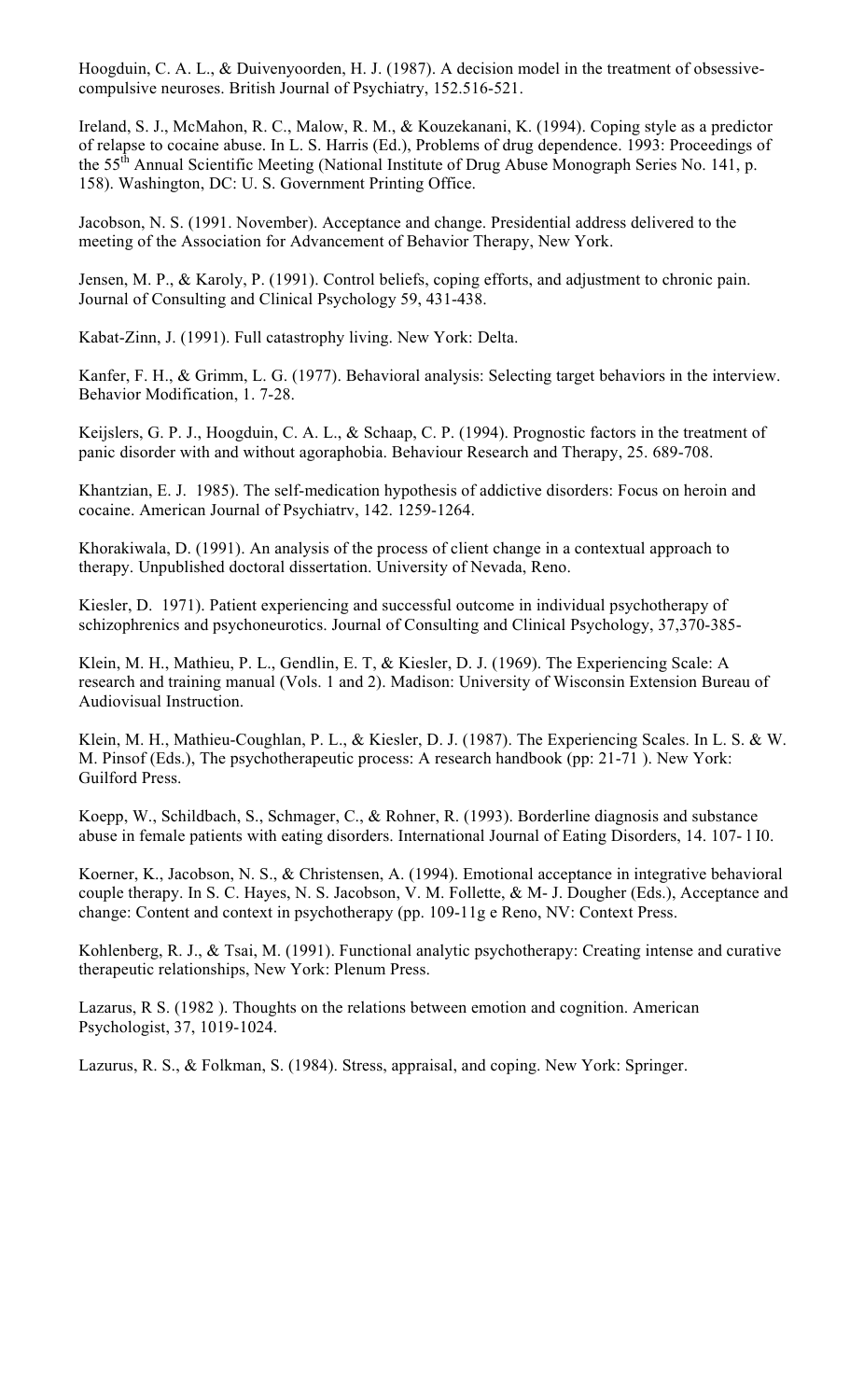Leitenberg, H., Greenwald, E., & Cado, S. (1992). A retrospective study of long-term methods of coping with having been sexually abused during childhood. Child Abuse and Neglect, 16, 399-407.

Linehan, M. M. (1993). Cognitive-behavioral treatment of borderline personality disorder. New York: Guilford Press.

Linehan, M. M. (1994). Acceptance and change: The central dialectic in psychotherapy. In S. C. Hayes, N. S. Jacobson, V M. Follette, & M. J. Dougher (Eds.), Acceptance and change:Content and context in psychotherapy (pp. 73-86 ). Reno, NV: Context Press.

Links, P S., Heslegrave, R. J., Mitton, J. E., Van Reekum, R., & Patrick, J. (1995). Borderline personality disorder and substance abuse: Consequences of comorbidity. Canadian Journal of Psychiatry Revue Canadienne de Psychiatrie, 40. 9-14.

Lao, R. (1986). Suicide among police in federal force. Suicide and Life Threatening Behavior, 16, 379- 388.

Luborsky, L., Chandler, M., Auerbach, A. H., Cohen, J., & Bachrach, H. M. (1971). Factors influencing the outcome of psychotherapy. Psychological Bulletin. 75. 145-185.

Maris, R. (1981). Pathways to suicide: A survey of self-destructive behaviors. Baltimore: Johns Hopkins University Press.

Marlatt, G. A. (1985). Relapse prevention: Theoretical rationale and overview of the model. In G. A.

Marlatt & J. R. Gordon (Eds.), Relapse prevention: Maintenance strategies in the treatment of addictive behaviors (pp. 3-70 ). New York: Brunner/Mazel.

Marlatt, G. A. 1994). Addiction and acceptance. In S. C. Hayes, N. S. Jacobson, V M. Follette, & M. J.

Dougher (Eds.), Acceptance and change: Content and context in psychotherapy (pp. 175 -197 ). Reno, NV: Context Press.

McCarthy, R R., & Foa, E. B. (1990). Obsessive-compulsive disorder. In M. E. Thase, B. A. Edelstein, & M. Hersen (Eds.), Handbook of outpatient treatment of adults: Nonpsychotic mental disorders (pp.209-234). New York: Plenum.

McCurry, S. M. (1991). Client metaphor use in a contextual form of therapy. Unpublished doctoral dissertation, University of Nevada, Reno.

Meehl, P. E. (1959). Some ruminations on the validation of clinical procedures. Canadian Journal of Psychology. 13, 102-128.

Meehl, P E. (1978). Theoretical risks and tabular asterisks: Sir Karl, Sir Ronald, and the slow progress of soft psychology. Journal of Consulting and Clinical Psychology, 46. 806-834.

Meichenbaum, D. (1993). Changing conceptions of cognitive behavior modifications: Retrospect and prospect. Journal of Consulting and Clinical Psychology 61, 202-204.

Meyer, R. E. (Ed.). (1986). Psychopathology and addictive disorders. New York: Guilford Press.

Miller, F. T, Abrams, T., Dulit, R., & Fyer, M. (1993). Substance abuse in borderline personality disorder. American Journal of Drug and Alcohol Abuse, 19. 491-197.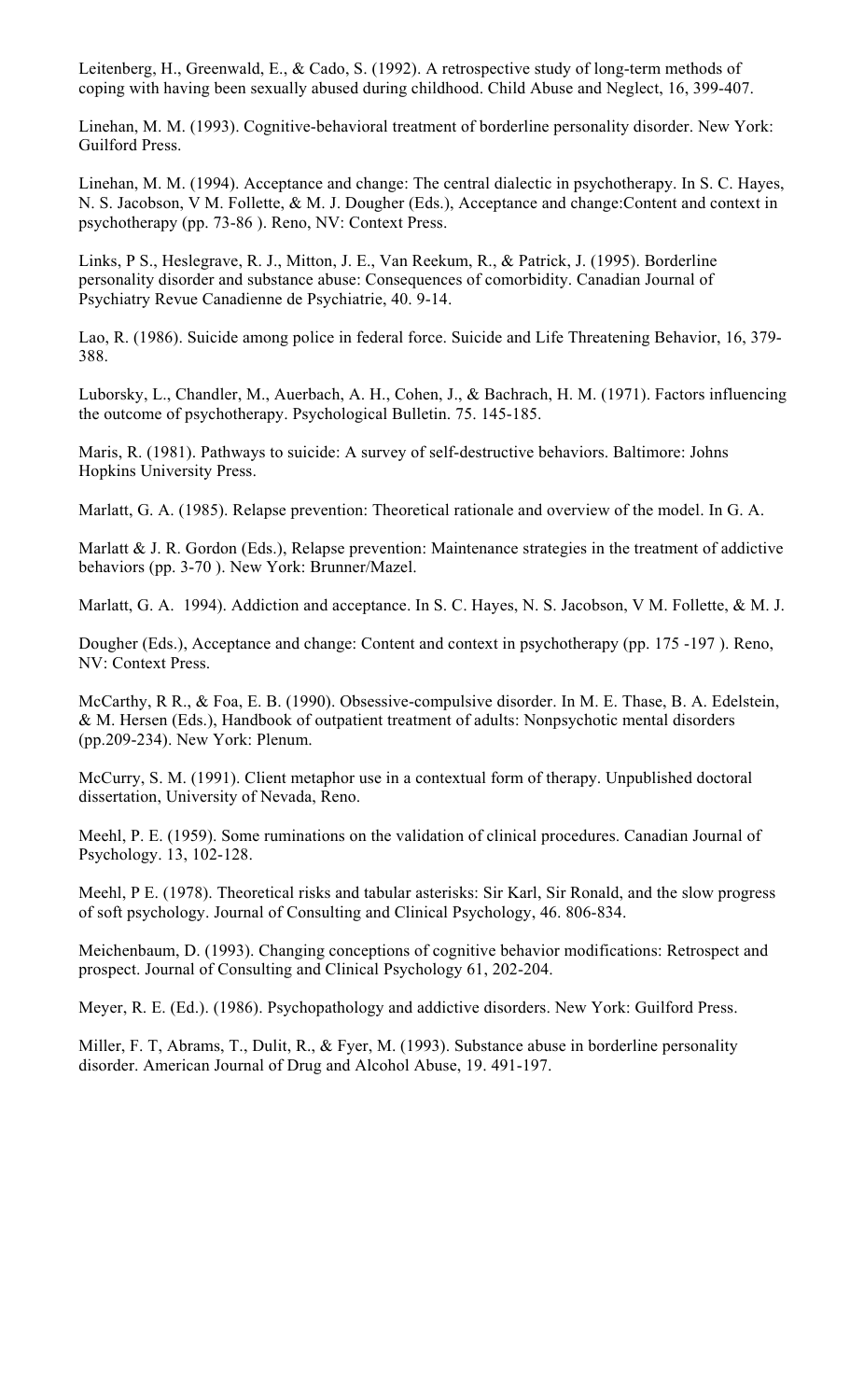Miller, W. R.. & Hester, R. K. (1986). The effectiveness of alcoholism treatment: What research reveals. In W R. Miller & N. Heather (Eds.), Treating addictive behaviors: Processes of change (pp. 121-174). New York: Plenum Press.

Mirin, 5, M., Weiss, R. D,, & Michael, J, (1487}. Psychopathology in substance abusers: Diagnosis and treatment, American Journal of Drug and Alcohol Abuse 14, 139-157.

Neimeyer, R. A, (1993). An appraisal of constructivist therapies, Journal of Consulting and Clinical Psvchology 61, 221-234,

Orlinsky, D. E., & Howard. K. I. (1986). Process and outcome in psychotherapy. In S. L, Garfield & A. E. Bergin (Eds.), Handbook of psychotherapy and behavior change ( pp, 3l 1 -383 }. New York: Wiley.

Pashko, S., & Druley, K, A, (1987). Anxiety and control issues in substance abusing veterans. In E, Gotthiel, K, A, Druley, S. Pashko, & S, P, Weinstein (Eds.), Stress and addiction (pp. 147-2i)8}, New York: Brunner / Mazel.

Pauli, F,. Marquardt, C., Hartl, L., Nutzinger, D. O., Holzl, R,. & Strain, F, (1991). Anxiety induced by cardiac perceptions in patients with panic attacks: A field study, Behaviour Research and Therapy 24, 137-145,

Perls, E, P,, Hefferline, R, F., & Goodman, P. (1951), Gestalt therapy New York: Julian Press,

Polusny, M, A.. & Follette, V, M. (1995), Long-term correlates of child sexual abuse: "theory and review of the empirical literature, Applied and Preventative Psychology, 4. 143 - L 66.

Rachman, S., & Hodgson, R, J, (1980}, Obsessions and compulsions, New Jersey: Prentice Hall,

Raskin. N, J., & Rogers, C, R. (1989). Person-centered therapy In R. J, Corsini & D. Wedding {Eds.}, Current psychotherapies (pp, 155-196 ). Itasca, I L: Peacock,

Rasmussen, S. A., & Eisen, J. L. (1992), The epidemiology and differential diagnosis of obsessive compulsive disorder. Journal of Clinical Psychiatry, 53, 4-10,

Rimmele. C. T., Miller, W. R., & Dougher, M, J, (1989}, Aversion therapies. In R, K. Hester & W, R. Miller( Eds.), Handbook of alcoholism treatment approaches: affective alternatives (pp, 128-140), New York: Pergamon Press,

Rodriguez, N., Ryan, S. W, & Fay, D, W, (1992, October). Tension reduction and PTSD: Adult survivors of sexual abuse, Paper presented at the annual meeting of the International Society for Traumatic Stress Studies, Los Angeles.

Rogers, C, A. (1961) . On becoming a person: A therapist's view of psychotherapy Boston: Houghton Mifflin.

Rogers, J, H., Widiger, T, A., & Krupp, A. (199 ). Aspects of depression associated with borderline personality disorder. American Journal of Psychiatry, 152, 2G8-270,

Rosen, D, H. (1976). Suicide behaviors: Psychotherapeutic implications of egocide. Suicide and Life-Threatening Behaviour. b, 209215,

Ruthberg, J, M., & Jones, F D, (1987). Suicide in the U.S. Army: Epidemiological and periodic aspects, Suicide and Life-Threatening Behaviors, 17, 119-132.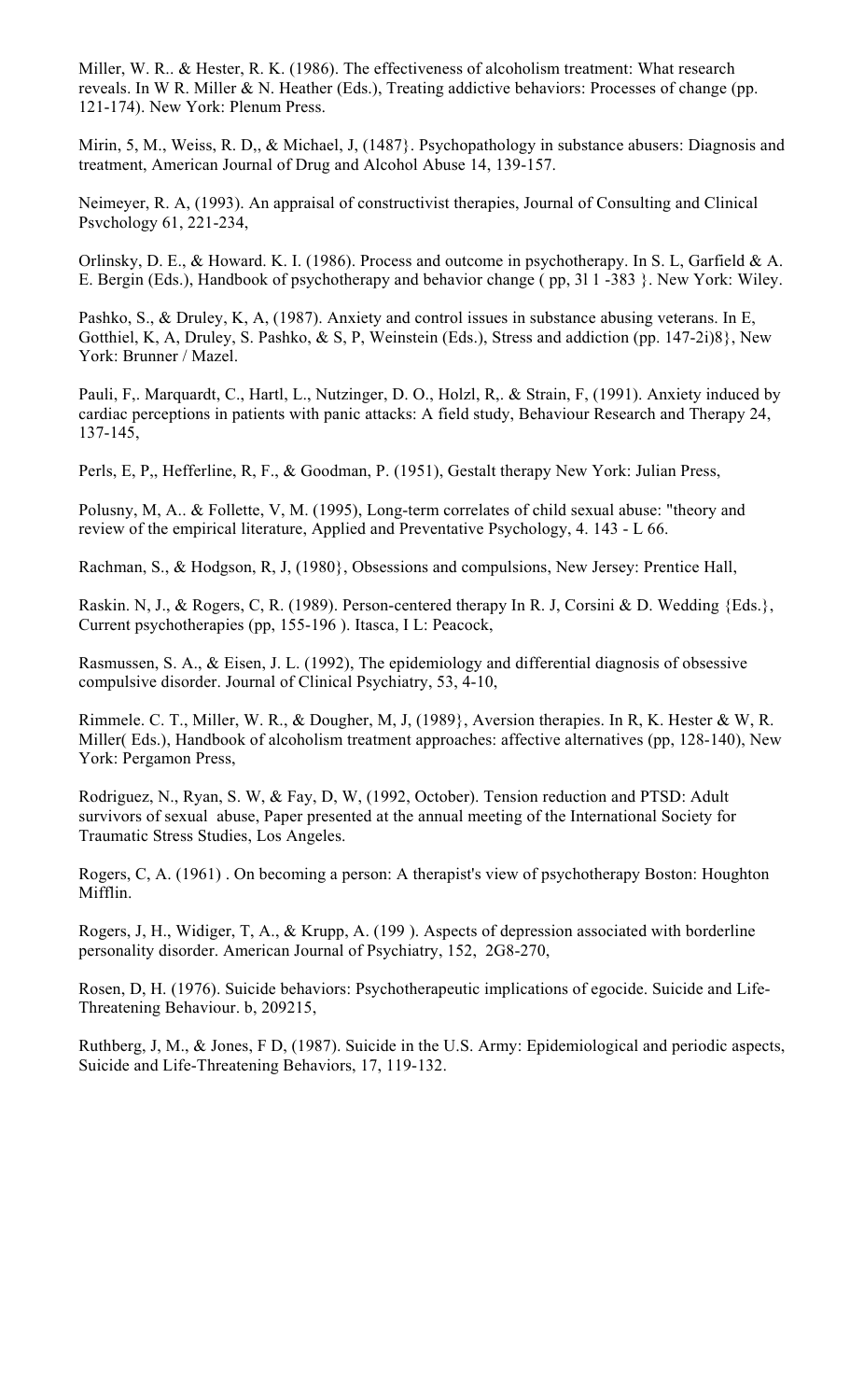Russ, M, J., Shearin, E. N., Ciarkin, J, F., Harrison, K., & Hull, J, W. (1993). Subtypes of self-injurious patients with borderline personality disorder, American Journal of Psychiatry, 150, 1869-1871.

Safran, J. D., & Greenberg, L, S, (1988}. The treatment of anxiety and depression: the process of affective change, In R Kendall & D, Watson (Eds.), Anxiety and depression: Distinctive card overlapping features (pp, 455-489), Orlando, FL: Academic Press,

Salkovskis, P. M., & Westbrook, D, (1987), Obsessive-compulsive disorder: Clinical strategies for improving behavioural treatments, In H. Dent ( Ed,}, Clinical psychology: Research and developments (pp. 200-213 ). London: Cream Helm,

Salkovskis, P. M., & Westbrook, D. (1989), Behavior therapy and obsessional ruminations: Can failure be turned into success'? Behaviour Research and Therapy. 27, 149-160,

Salzinger, K, (1988). The future of behavior analysis in psychopathology. Behavior analysis, 23, 53-60, Sanchez-Craig, M. (1984), A therapists' manual for secondary prevention of alcohol problems. Procedures for teaching moderate drinking and abstinence. Toronto: Addiction Research Foundation.

Semin, N, & Manstead, A. (1985), Social accountability. Cambridge, England: Cambridge University Press,

Sher, K, J, (1987). Stress response dampening. In H. T. Blaine & K. E. Leonard (Eds.), Psychological theories of drinking and alcoholism (pp, 227-264). New York: Guilford Press,

Skinner, B, E, (1974). About behaviorism. New York: Vintage Books.

Smith, G. W., & Bloom, I, (1985}. A study of the personal meaning of suicide in the context of Baechler's typology. Suicide and Life-Threatening Behavior, 15. 3- l3.

Soloff, P, H., Lis, I, A,. Kelly, T, Cornelius, J., & Ulrich, R. (1994). Risk factors for suicidal behavior in borderline personality disorder. American Journal of Psychiatry, 151, 13 i6-1323.

Southwick, S. M., Yehuda, R., & Giller, E, L. (1945), Psychological dimensions of depression in borderline personality disorder, American Journal of Psychiatry, 152, 789-791,

Sprock, J., & Blashfield, R, K, (1991), Classification and nosology, In M. Hersen, A, E, Kazdin, & A. S, Bellack (Eds.), The clinical psvchology handbook ( pp. 329-344 ) . New York: Pergamon.

Stockwell, T., & Bolderston, H. (1987). Alcohol and phobias. British Journal of Addiction, 81. 971- 479.

Strosahl, K, (1991). Cognitive and behavioral treatment of the personality disordered patient, In C, Austad & B, Berman (Eds.), Psycho-therapy in managed health care. The optimal use of time and resources (pp, 185-201 ). Washington, DC: American Psychological Association.

Strosahl, K., & Chiles, J, (in press), The suicidal patient: Assessment. treatment & crisis management, In D, Dormer ( Ed.}, Current psychiatric therapies ( 2nd ed.). New York: W, B, sounders,

Strosahl, K., Chiles, J., & Linehan, M. 1992). Prediction of suicide intent in hospitalized parasuicides: Reasons for living, hopelessness and depression, Comprehensive Psychiatry 33, 366-373,